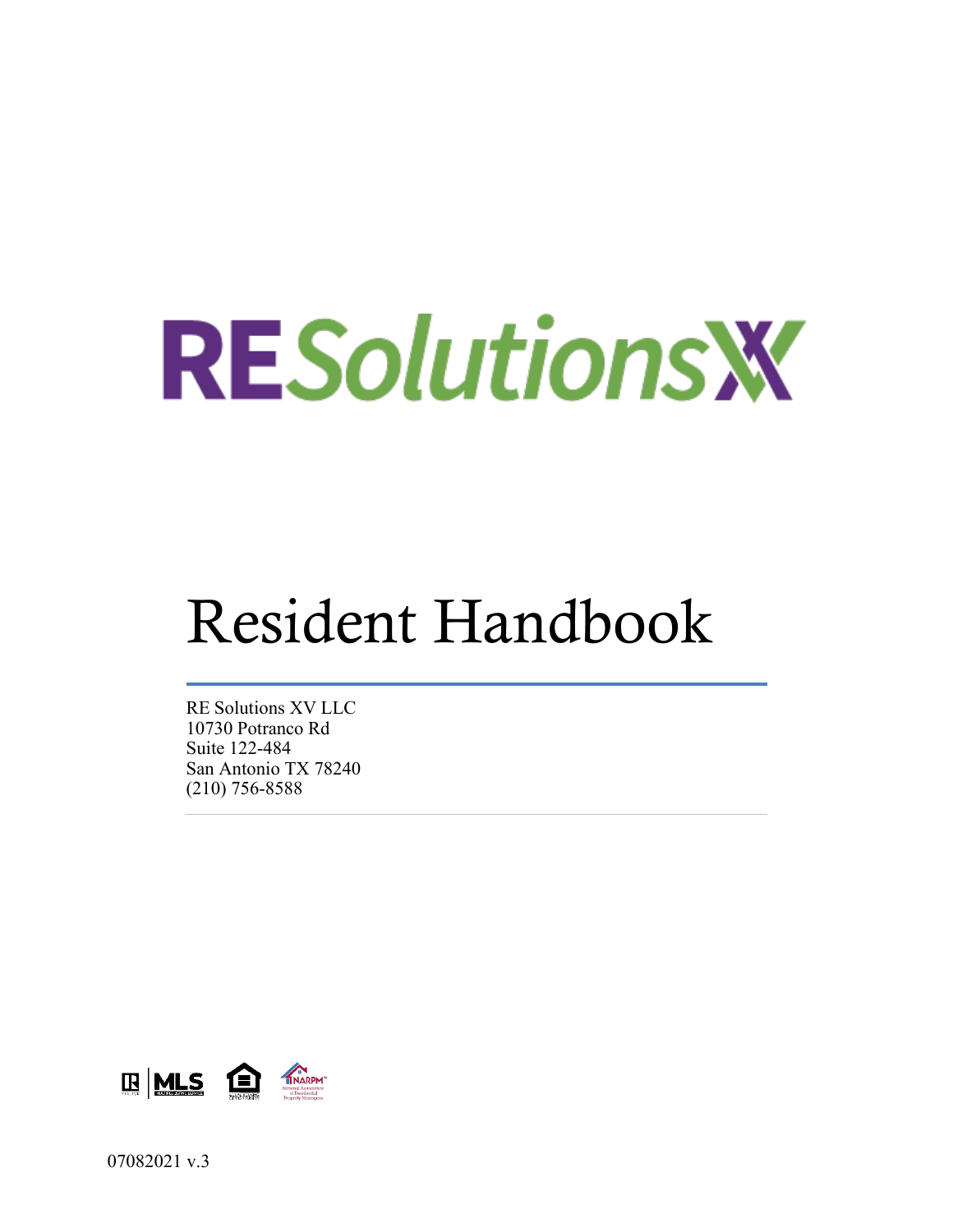# **RE Solutions XV Welcomes You**

RE Solutions XV LLC welcomes you as a new resident. RESXV is an abbreviation used in lieu of the full company name, RE Solutions XV. and is used throughout this Handbook.

To achieve a successful resident/management relationship, we prepared the RESXV Resident Handbook to assist you with your tenancy. We recommend that you keep it in a convenient location so that you can refer to it easily.

This handbook is meant to inform our residents of the vital information they need to enjoy their rental experience. It will serve as your guide regarding paying rent, handling maintenance, lease renewals, early terminations, Homeowner Association issues, property visits, and a host of other topics. You will find just about everything you need in this handbook.

The owner of the property has retained RESXV as their Property Management Company and representative to manage the property you are renting. Therefore, you need to contact RESXV when you need assistance.

If you have questions or concerns on any of the information contained in this documentation, contact our office.

# General Information

#### **Office hours, numbers, and basic company information**

RE Solutions XVs normal business hours are 9:00am to 5:00pm Monday thru Friday Central Standard Time. We do operate out of a virtual office and do not accept any walk-in appointments. Any appointments need to be scheduled by phone or email below. Any items may be dropped off at the address below but please contact our office prior to doing so.

**RE Solutions XV LLC 10730 Potranco Rd Suite 122-484 San Antonio TX 78251**

**Phone: 210.756.8588 Email: [yourfriends@resolutionsxv.com](mailto:yourfriends@resolutionsxv.com)**

# **The Property**

You have leased a home; think of it as your own. Throughout the term of your lease, you are in possession of the house and the yard; your obligations are like those of the property owner, and you are expected to care for and maintain the premises accordingly. Unlike apartments, Residents have more responsibility in caring for and maintaining the property and this handbook will cover those responsibilities.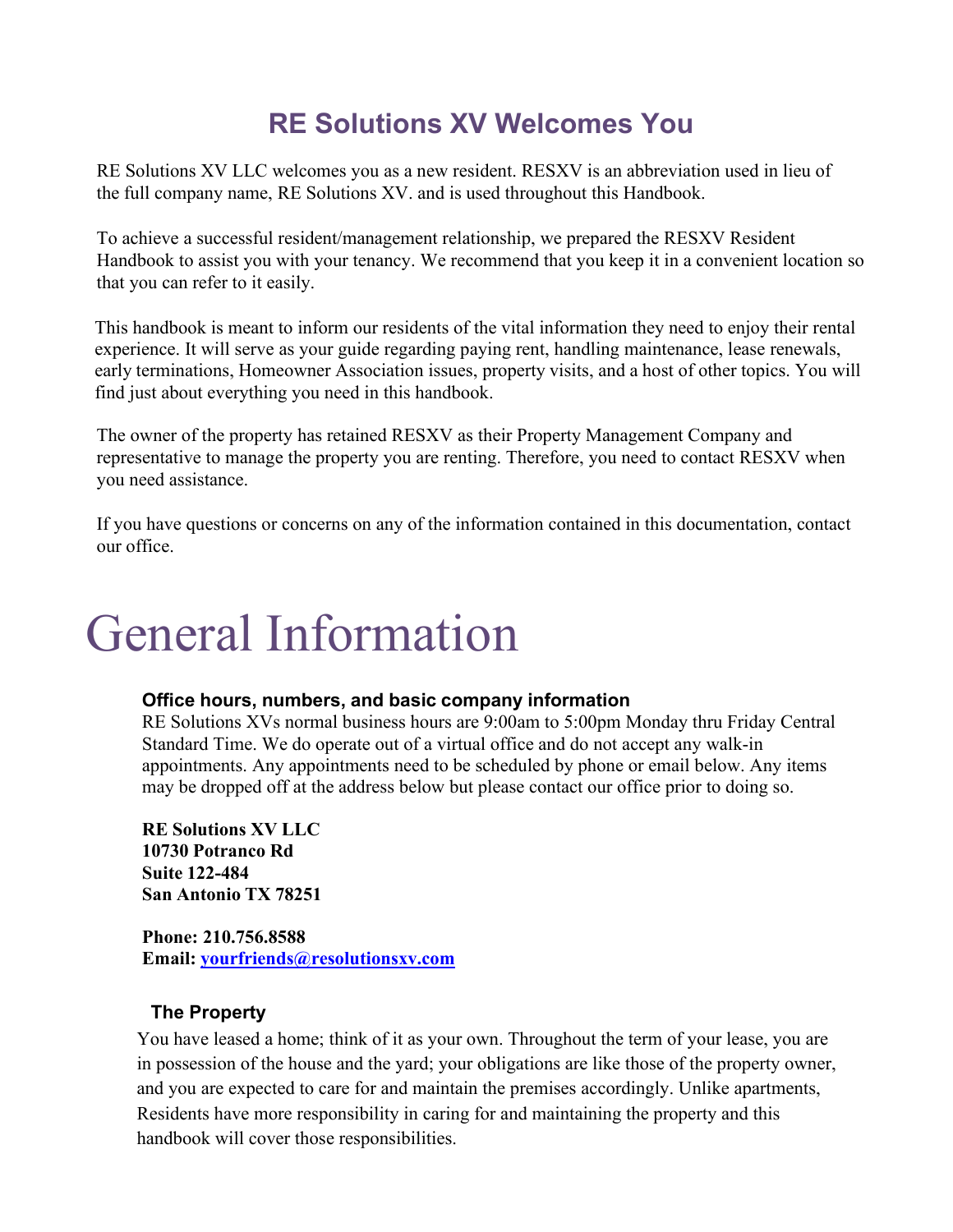# Paying Rent

# **A. Payment Options**

We offer electronic payment options to assure prompt and secure rent payments. Once you are registered in our payment system you will have a simple electronic option to pay rent each month. There is a convenience charge of \$5.00 for electronic payments. We still take paper checks or money order by mail or dropped off at the location above. Paper checks or money orders are less reliable, harder to process and have a \$10.00 administrative fee charge. This fee must be added to the rent amount to cover this cost. Electronic payments are faster, safer, and easier on everyone, so we encourage electronic payments. Any funds received without the convenience/administrative fee will be considered as late rent per the lease agreement and late charges will apply.

# **B. Due Date**

Rent is due on the **FIRST** of the month and is considered late on the second at midnight. Please note that Bill Pay through your online bank still mails us a check. If the check is not received by the first, a late fee will be assessed. EXAMPLE: Paying bills via the USAA or Bank of America bill pay option. This is NOT an electronic payment. They simply cut a check on your behalf and put that payment in the mail…. subject to all the delays, so please plan accordingly.

### **C. Personal Checks**

Personal checks are not accepted at any time.

# **D. Automatic Electronic Monthly Payments**

RESXV offers you an option of automatic electronic payments that will set up your payment for automatic withdrawal each month. This can be set up in your resident portal for payment and modified by you at any time.

# **E. No Cash**

We do not want cash around the office. We have a "NO CASH" policy for everyone. Please use cashier's checks, money orders, or pay online through the Resident Portal Service.

# **F. Late Fees**

After the due date, rent will not be accepted without the late fee stipulated in the lease. Weencourage you pay rent by the  $1<sup>st</sup>$  to avoid paying any late fees.

# **G. Late Payment Contact**

RESXV will attempt to contact you via email informing you that rent has not been paid successfully. We will also attempt to telephone and send a SMS (text) message to notify you ofthis late status.

# **H. NSF Check or Electronic Payment**

The NSF (non-sufficient funds) fee of \$50 is due regardless of the reason. (Your bank may reimburse you for this charge if they were at fault.) If this happens, RESXV has the right to request certified funds from that day forward. You will be given 48 hours to make the check good prior to further legal action being pursued.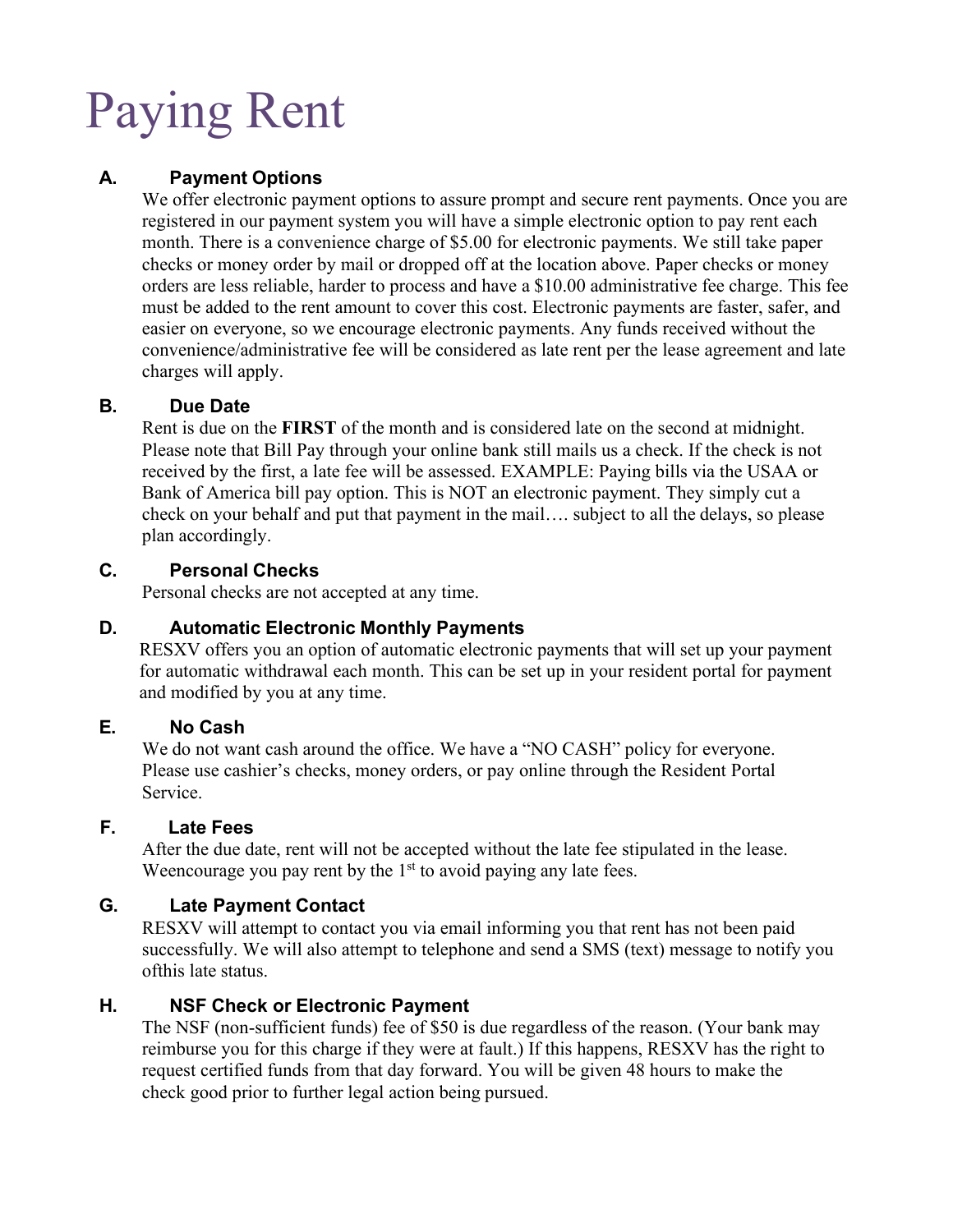### **I. After the 2nd**

If rent is still unpaid by the 2nd, RESXV will begin eviction proceedings. Once this has started, rent will not be accepted without all the late fees and administration fees being brought current in certified funds only.

#### **J. Pro-Rated Rent**

Rent is always due on the 1st when the lease is executed. Pro-rated rent will be charged for all move-ins after the  $1<sup>st</sup>$  of the month. Keys will not be turned over to a resident until the pro-rated rent has been paid.

#### **K. Last Month**

Rent is required every month, including your last month. You may not use the Security Deposit to pay rent at any time to include the last month of your lease.

# **L. Payment Ledgers**

RESX keeps close track of all moneys due and paid by each resident. You can get a copy of this ledger for your personal records in the Resident Portal.

# **M. Bring to the Office**

To assure that payment is received by the 1st you may want to bring it to the office. Office hours are 9:00 to 4:00 Monday through Friday at the address above. Prior to dropping off anything, contact our office to let us know. The receptionist at the above location will not be able to answer any questions about RESXV processes/procedures or provide any information about your tenancy/lease agreement. Again there will be a \$10 charge for payments paid by cahiers checks or money orders.

### **N. Paying Less Than the Balance Due**

If there is an outstanding balance due on your account, we will notify you in writing twice. After that, we will refuse payment (return payment) unless it is for the full amount. We will work with you on a payment plan when necessary, but it must be approved by the property manager, in writing. You will not be able to keep a running balance due.

# Resident Fee Information

These charges have been put in place to offset the cost and time needed to address each issue listed below on behalf of the Resident.

# **A. Failing to Transfer or Connect Utilities Fee - \$75**

Fee charged when Resident fails to connect utilities in Resident's name after taking possession of the property. In addition, Resident will be charged prorated utility charges.

# **B. "Notice to Vacate" Eviction Posting Fee - \$65**

This fee is charged when rent is late, and the eviction process has begun. The \$65 charge will be assessed to the Resident in addition to late charges. This fee would be charged if the Resident is late in paying rent. A notice to vacate will be posted on the front door and the charge will be assessed to the Resident.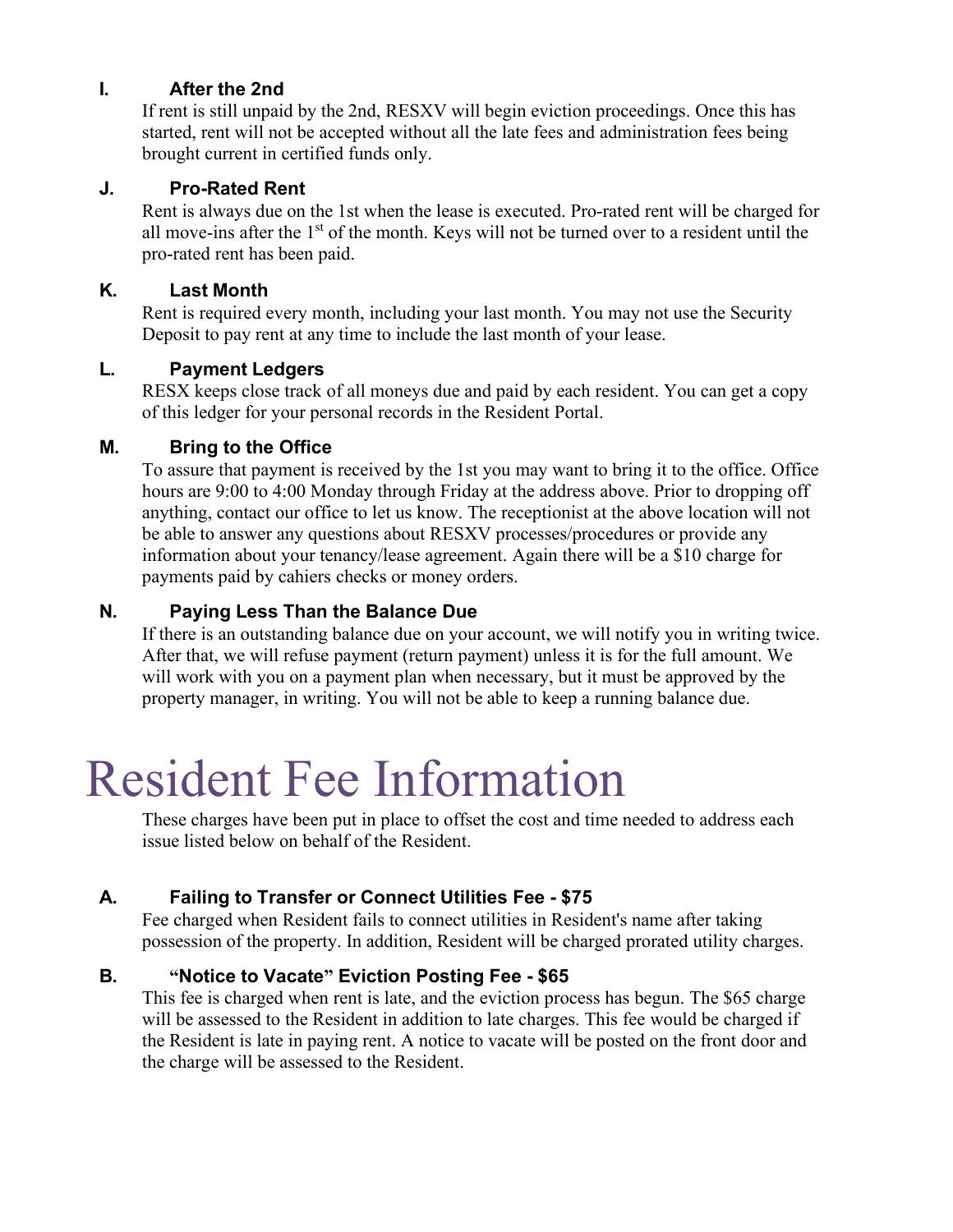# **C. Certified Letter Fee - \$25**

This fee will be charged for any occasion the Resident is sent a certified letter for negative reasons. Examples are a pending eviction, an unauthorized pet, failure to respond to email and telephone correspondence from RESXV, or any other lease violation.

### **D. After Hours Maintenance Fee - \$65**

This fee is charged to a Resident in the event an after-hours maintenance call is requested for a routine service call. Residents are responsible to give maintenance personnel access to the home for all repairs during normal business hours. Even though RESXV does not normally provide keys to vendors to access properties, RESXV staff or any authorized vendors may gain access to the property at reasonable times to perform any work on a property per Residential Lease, paragraph 14.B.

This fee will be assessed on a case-by-case basis and does not apply for emergency calls.

### **E. Missed Maintenance Appointment Fee - \$80**

This fee is charged to Residents that misses any appointments scheduled with maintenance vendors. Proper documentation of appointment confirmation is required for all appointments scheduled.

# **F. HOA & Lease Violation Administration Fee - \$25**

This fee will be charged anytime the homeowner or RESXV receives a letter for rule enforcement from the Homeowner's Association (HOA) and/or Resident has violated a condition of the lease agreement.

- This fee is in addition to any fine charged by the Homeowner's Association. The most common examples are the lawn needing to be mowed and edged (Resident responsibility), the garbage cans left in plain sight from the street on non-garbage pickup days, unauthorized boats or trailers parked in the driveway or on the street, A/C filters not being changed monthly, unauthorized pet on the property, unauthorized trampolines, etc.
- Installation of Trampolines, Play Gyms, or pools (soft or hard wall) will result in a \$100 Lease Violation fee and the cost to remove item from the property.

# **G. Re-Inspection Fee - \$65**

If RESXV must re-inspect property for a Resident's HOA or Lease violation, Resident will be charged a \$65 inspection fee per occurrence.

# **H. Make Ready Coordination Fee for Cleaning - 10%**

This fee would be charged if RESXV must make additional arrangements to provide house cleaning, lawn service, carpet cleaning services required upon move-out and not conducted per the Move-Instructions provided or coordination of these services with vendors not under the RESXV Preferred Vendor list. This fee is 10% of cost to repair and is meant to cover the administrative cost in organizing this work on the Resident's behalf.

# **I. Failure to Return Keys - \$75**

Failure to turn in key means that the Residents have not turn possession of the property back to RESXV and Residents can be charged additional rent. The lease states the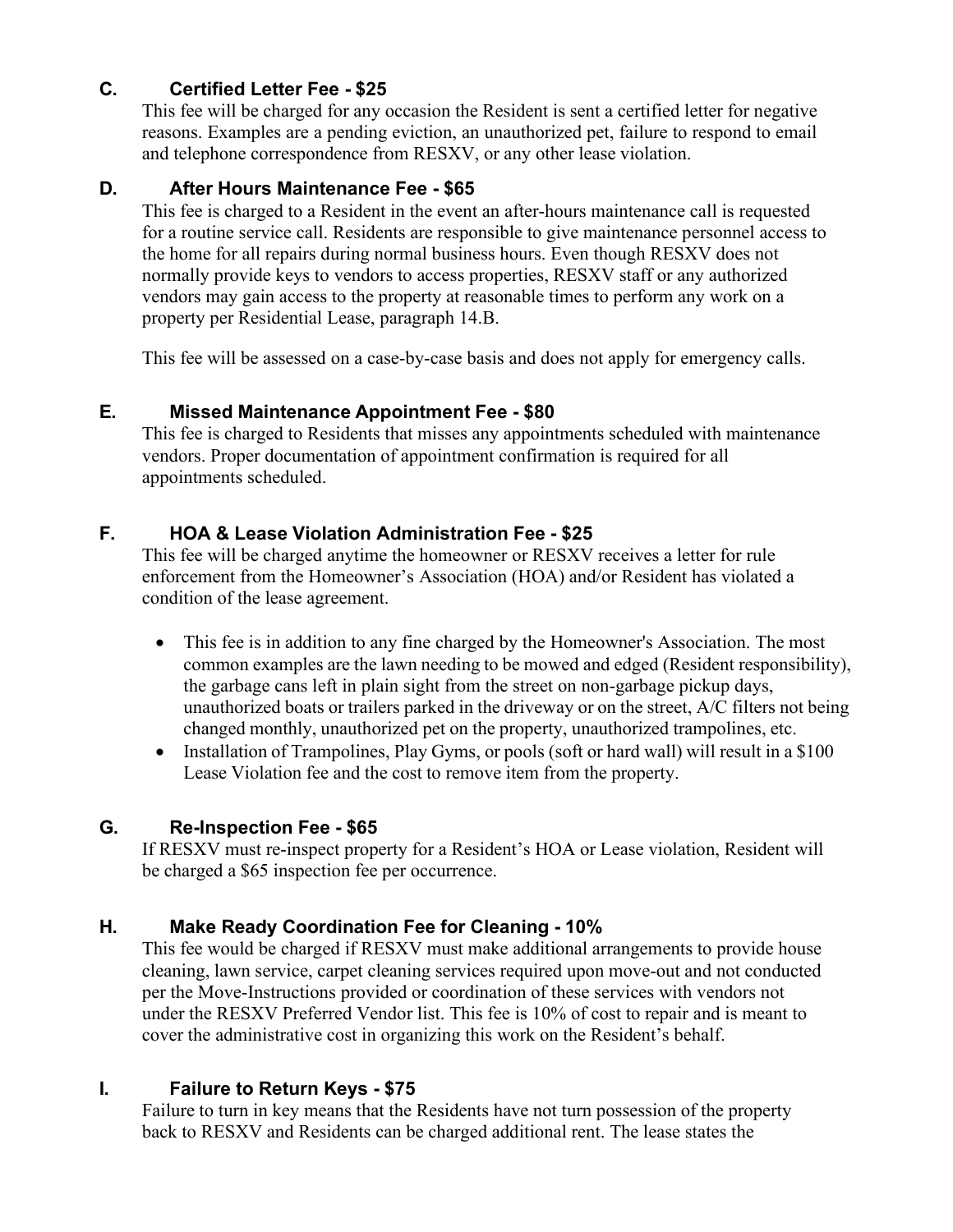Residents must return all keys, remote controls, pool, and property access passes. Failure to return the keys cause's additional staff time locate and coordinate the re-issuance of these devices. Actual charges for lost remotes and pool or gate access devices will be charged the replacement value.

# **J. Stop Payment Fee - \$25**

This fee is charged if a Resident does not receive a check from RESXV for any reason that is the fault of the Resident. An example would be if we were provided the wrong forwarding address and our check to you is lost in the mail. This necessitates a stop payment on that check and reissuance of another check. We are charged a fee for stop payment by our bank and that cost would be passed along to the outgoing Resident.

# **K. Court Filing Fee \$65**

In the event a Resident has received a Notice to Vacate and fails to bring their account current, an Eviction Suit must be filed in the Justice Court. This fee is to cover the cost of preparing the necessary paperwork and the time to physically file at the court. This charge is in addition to any cost associated with the eviction including but not limited to attorney fees and cost charged by the court.

# **L. Court Appearance Fee - \$65**

If a trial is scheduled due to the Resident's failure to resolve any issues surrounding the Notice to Vacate, this charge is applied to offset the cost to appear in court. This charge is in addition to any cost associated with the eviction including but not limited to attorney fees and cost charged by the court.

# **M. Maintenance Vendor Access - \$50 per hour**

Giving access to maintenance vendors to perform maintenance or repairs is normally a Resident responsibility. This charge is only assessed, if our office is required to provide a staff member to give access to the property for a slotted appointment time frame.

# Maintenance Issues

# **A. Emergency Maintenance**

RESXV provides residents several ways to report maintenance issues. The primary and best way to report an issue is through the Resident Portal where specific issues can be described in writing. The alternate is to call the office at (210) 756-8588 to report a maintenance issue. We define an emergency as anything that threatens the health of the occupants or destruction of the property like flood, fire, sewer back up, burst water pipes, burst water heater, etc.

# **For emergency maintenance items, call: (210) 756-8588.**

**(After hour calls may go to voicemail. Leave a message and we will contact you back as soon as possible)**

#### **1. Emergency Defined**

An emergency is anything relating to the property under the lease that is threatening tolife, health, or the property.

#### o **Examples**

Fire, tree blown on the roof, flood, sewage back up, gas odors, broken water pipes. If the emergency is life-threatening, call 911 immediately!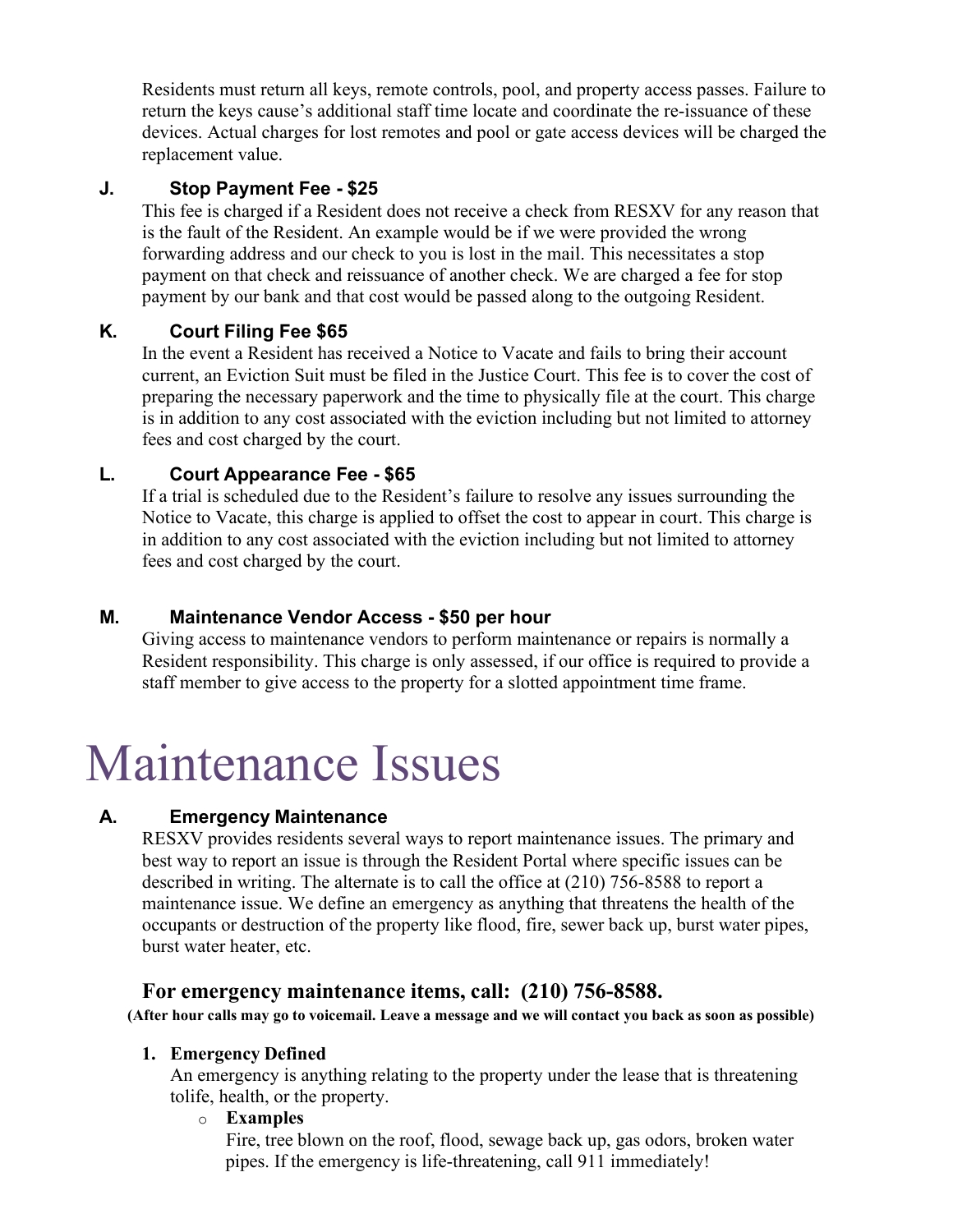#### **2. The Following are NOT Emergencies**

Refrigerator out, locking yourself out of the house, power, or gas off, oven not working, water heater out. RESXV or the property owner is not liable for loss of food caused by appliance break down. If you have renter's insurance, it may cover refrigerator contents spoilage. HVAC is not considered an emergency per the Texas Property Code. Due to this, many HVAC companies do not operate outside of normal business hours or late night. RESXV does understand that this may be an inconvenience during the times of extreme heat or cold. We do consider this as an "Emergent" repair and will dispatch an HVAC company as quickly as possible.

### **3. Warning**

If you claim you have an emergency and one does not truly exist, you will be charged the service charge for the contractor/service representative responding to the call. If you call the Emergency Line for a Non- Emergency and contractors are dispatched to your home because of this call, you will be charged a \$100 fee. Do not call in an emergency unless it is truly an emergency.

You will also be charged a \$75 trip charge if you set up an appointment with any contractor and not available at the property for the appointment.

### **4. Home Warranties**

Some property owners may have a Home Warranty on the property. If this is the case, we are required to contact the Home Warranty for all repairs to include emergency repairs. This may delay the process of a vendor going out to the property. If RESXV determines that a Home Warranty vendor will not address the maintenance request per the Texas Property Code time frame, RESXV will send out a preferred vendor. We apologize for any inconvenience this may cause but the Property Owners contract with a Home Warranty does not allow us to send one of our vendors immediately as this can cancel the Property Owners contract with the Home Warranty.

#### **B. How to submit a work order request**

Because we put such a high priority on keeping the property in good condition for the enjoyment of the resident, we make it easy to request maintenance. Because the phone is such a hard way for us to take a work order 24/7, we have set up an easier way online through the Resident Portal – the same place rent is paid.

# **C. Resident's Maintenance Responsibilities**

Single-family homes and condos are different than apartments. In an apartment community there is usually a full-time maintenance man on site that can attend to repairs immediately. This is not the case when you rent a single-family home or condo.

Keep this in mind:

- 1. Minor repairs, cosmetic repairs, and items that do not substantially affect your lifestyle may not be fixed (i.e. chipped paint, missing screens, doorbells that do not work, etc.).
- 2. Damages caused by abuse or misuse will be charged back to you. We will rely on the servicing contractor to tell us if you caused the problem.
- 3. If plumbing gets clogged due to items you, your children or guests dropped in the toilet or drain, it will be charged back to you. This is not considered equipment failure and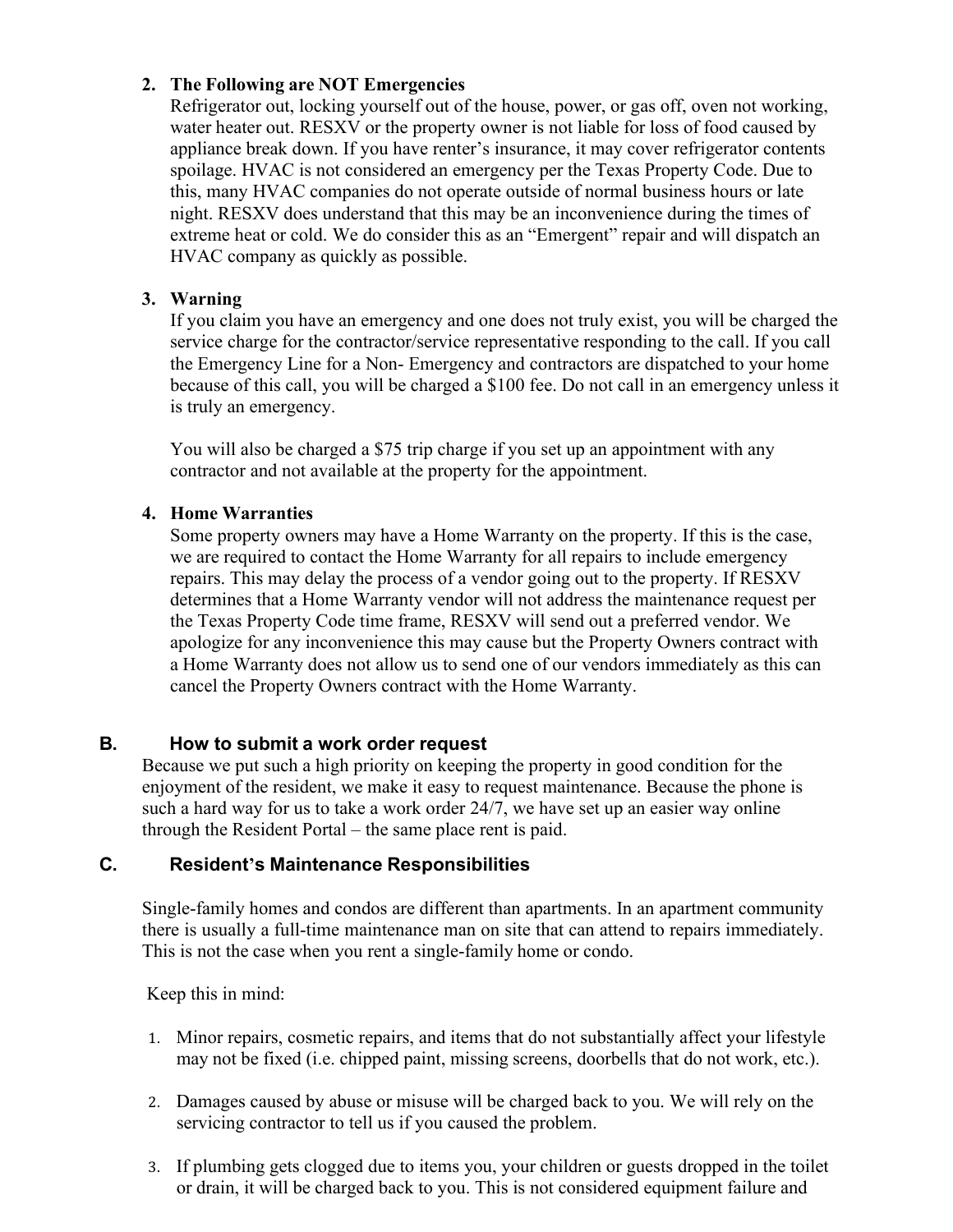you should do everything you can to handle these issues by yourself. Unless the contractor can prove it was not caused by you (i.e. roots in system). Note: Flushable Wipes are not safe to flush no matter what the packaging says. Clogged plumbing will be your responsibility.

- 4. Monitoring of security systems is not handled by RESXV or the owner. Residents will need to make their own arrangements to set up this service at their discretion and their own expense.
- 5. We will make every effort to deliver the property to you free of pests. It is the tenant responsibility to keep it that way. We recommend you use a licensed professional for any periodic pest treatments. If a larger problem arises concerning large animals or rodents, contact RESXV and submit a maintenance request.
- 6. Lawn care is a Resident responsibility. You must do regular mowing, watering, trimming, edging, weeding, raking and other regular lawn care maintenance.
- 7. Change HVAC air filters at least every 30 days! The system will run more efficiently, you will save money, and have less dust in your home. Any maintenance required on HVAC units due to not replacing HVAC filters will be charged back to the Resident.
- 8. Contractors are just like us they have families and personal lives. They want to be home at night and weekends with their families. If you insist on meeting a contractor/repairman at your property after hours (weekdays after 5pm, Saturday or Sunday) the Resident will pay their after-hours premium for "non-business hours service." Think of it as a "co-pay" for the convenience of getting nonbusiness hours service. The exception of course is emergencies.
- 9. Residents are contacted by maintenance vendors directly to schedule a convenient time for both parties. Residents are required to give access to the property to maintenance vendors for scheduled appointments. Any missed appointments charged by the maintenance vendors will be charged on the Residents ledger for payment. Access can be given by anyone over the age of 18 years old. Maintenance vendors will not perform work outside of the scope of the current work order and will not discuss work with Residents. Maintenance personnel should not ask for any money from the Residents unless it is a Home Warranty vendor that requires payment upon service. If that is the case, the Resident will be notified prior to the appointment and reimbursed for any charge not deemed a Resident responsibility.

#### **D. Maintenance Tips**

Renting a home requires that you pay attention to some small maintenance issues such as changing your filters, clogged toilets, resetting your garbage disposal just to name a few. Taking care of these things can save you time and money.

#### **1. Summer: HVAC (Air Conditioning)**

If your A/C stops working, especially after a quick power outage or storm, then it could well be the breaker switch, not the A/C. **Please check the breaker first.** See "Reset Circuit Breakers" below.

If your unit is not working and you have submitted a maintenance request, please turn off the unit completely. The reason is that most of the time the coils have frozen up. When the technician gets there, they will not be able to do anything until the coils thaw out. This means 2 trips for the HVAC technician, and a longer wait for you.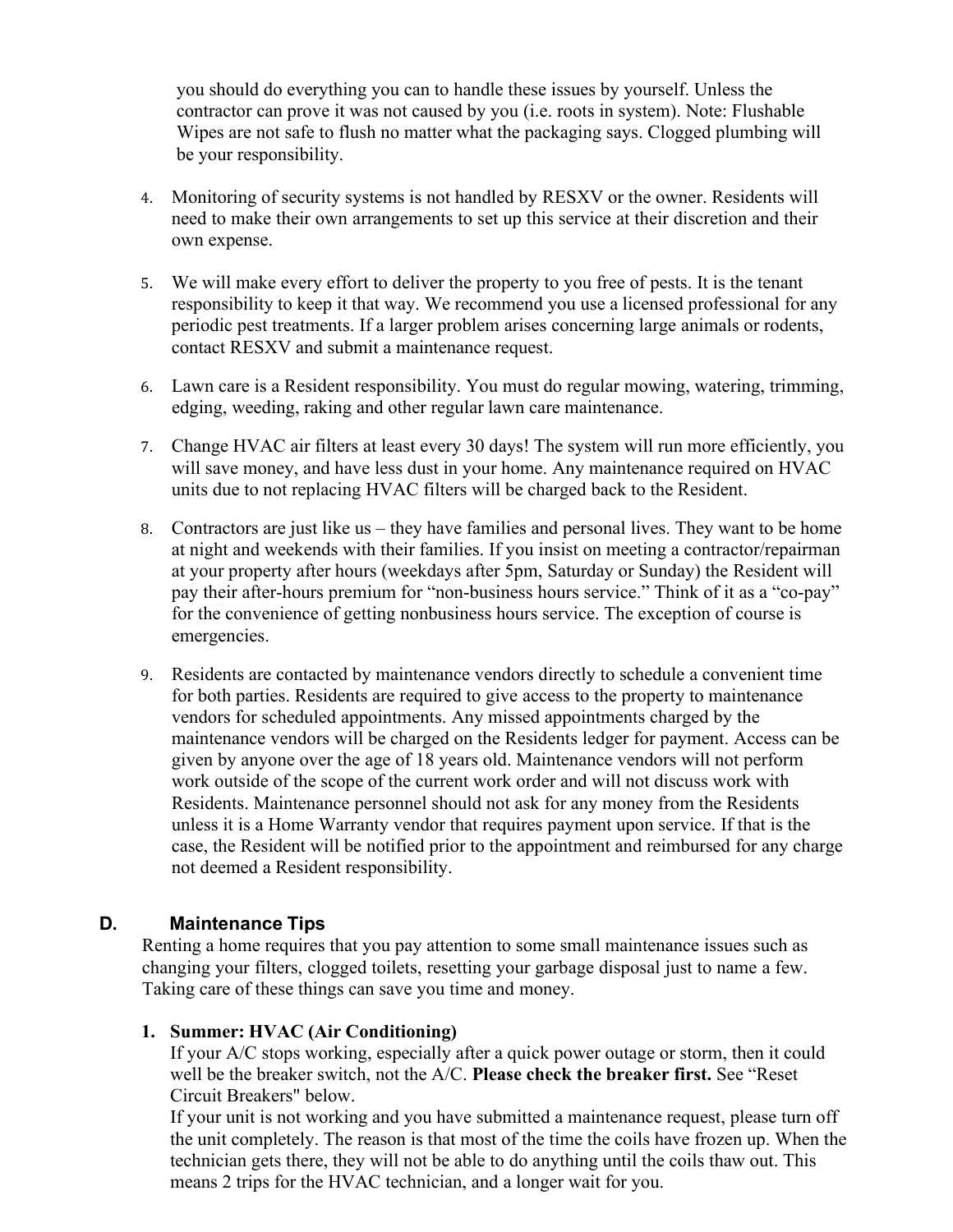#### **2. Change Your Furnace Filters** How To Change an Air [Conditioning](https://www.youtube.com/watch?v=UIDcafAMo2A) Filter - VIDEO

#### **3. Reset Circuit Breakers**

If you have been using an electrical outlet and it stops working, then you may need to reset a "tripped" circuit breaker. This happens many times when you are using appliances that may cause a temporary overload on the system such as a hair dryer or portable heater. How to Reset a [Tripped](https://www.youtube.com/watch?v=wPXHSYNhdPE) Breaker - VIDEO

# **4. Garbage Disposal Reset, Use, and Care**

#### **Reset the garbage disposal**

If you get nothing when flipping the garbage disposal switch (and you have already checked the circuit breaker), lean down and look at the underside of the garbage disposal. Push in that little red button which resets the system. If the disposal was just overworked, or if there was a power surge, this may fix the problem. Go To: How [to Reset Garbage](https://www.youtube.com/watch?v=kzTPox1kARo) Disposal - VIDEO

If this does not fix the problem, **do not attempt to fix the garbage disposal yourself since it could be very dangerous**. - please submit an Online Maintenance Request so that we can have one of our vendors fix it for you.

#### **Garbage Disposal Use and Care: Things to Never Toss Down the Drain** Garbage Disposal Use and Best [Practices -](https://www.youtube.com/watch?v=jQjEhQSRGKs) VIDEO

#### **5. GFCI stands for "Ground Fault Circuit Interrupt".**

These outlets are typically installed within a short-range from water but could possibly be installed anywhere in your house. If you have something plugged into one of these outlets, and it stops working, it is possible that you were overloading it with a device such as a hair dryer or a portable heater. To make the outlet functional again, simply press the button (white or red) that says "Reset". Try again and you should be okay. If the outlet continues to trip, then you are most likely overloading the outlet with whatever is plugged into it. If it does not work at all, then there may be another problem and you might need to submit an Online Maintenance Request. Please note, in some cases especially in newer homes, a GFCI outlet or reset switch could be located away from, but still controlling, the outlet that stops working such as in a nearby closet in a bathroom. Refer to this video: GFCI- [VIDEO](https://www.youtube.com/watch?v=K555qzFPSCE)

#### **6. Clogged Toilets**

If our plumber determines that a clogged toilet was caused by the resident, then very possibly the resident will have to pay the plumber's bill. If you think you have caused the problem and want to avoid this situation, you can try to unclog the toilet yourself using these simple and helpful hints. How [to Un-Clog a](https://www.youtube.com/watch?v=eo_zcS1mfHc) Toilet – VIDEO

#### **7. Replacing the Toilet Flapper Valve**

This one's really easy and one of the simplest repairs in the house. Note: the water in the reservoir is filled with clean water, so getting your hands a little wet should not be a concern.

Fix a [Leaking](http://www.youtube.com/watch?v=2FOWj-J0wLU&feature=related) Toilet Flapper Valve for Little or No Cost - VIDEO

# **8. How to Reset a Garage Door Remote Control**

Reset Garage Door Keypad Code PIN & Remote Control [Opener -](http://www.youtube.com/watch?v=aylz3tJZ_r8) VIDEO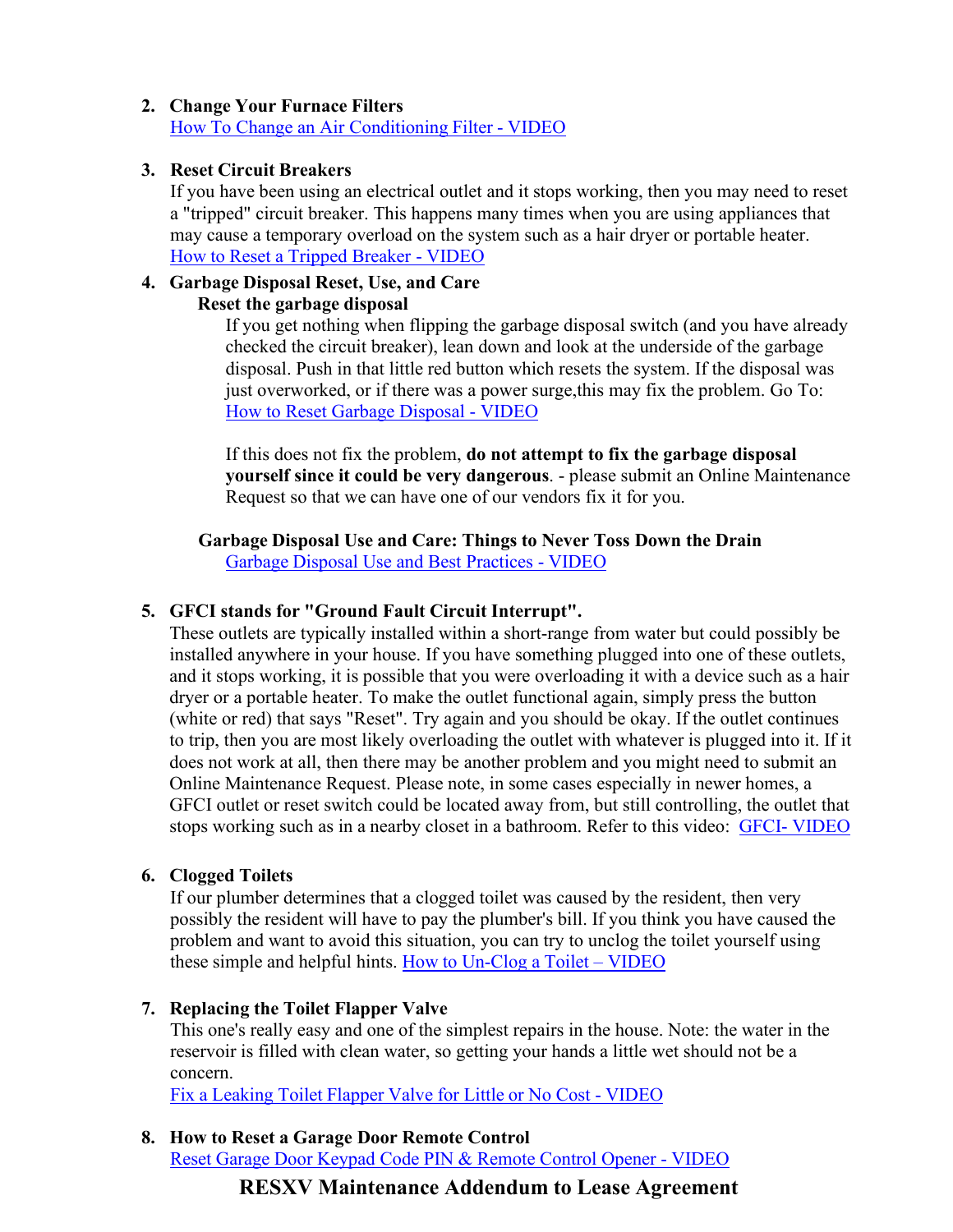**PURPOSE**. The purpose of this Addendum is to give you, the Resident, specific examples of things you are responsible for maintaining during the term of your lease so that you will have a better understanding of your obligations under the lease. **It does not list everything you are responsible for maintaining**. Depending on what type of residence you are leasing (condo, single-family house, duplex, etc.) and what kind of improvements it contains, some items on the following list may not apply to you.

### **GOOD HOUSEKEEPING IS EXPECTED OF EVERYONE.**

# **VEHICLES**

- You and your guests may park only in designated areas and not on the grass.
- Keep driveways free of oil and grease.
- Do not keep inoperable or unlicensed vehicles on the property.
- You or your guests may not work on motor vehicles in the parking lot, street, or driveway.

### **LIGHTS, FILTERS, FUSES, ETC**.

- Replace burned-out electric light bulbs and blown fuses.
- Reset tripped circuit breakers.
- Leave working light bulbs in all electrical sockets at end of tenancy.
- Relight oil or gas furnaces and hot water heaters.
- Replace heating/air conditioning filters monthly.
- Leave new filter in the air return at end of tenancy.

# **CARPETS**

- Use of a professional carpet cleaning service to steam clean carpets during tenancy is recommended.
- Home machines may be used to clean carpeted areas at Resident's own risk. Residents will be held responsible for any damage, discoloration, mildew, etc. that may occur from home machines

#### **FIRE SAFETY**

- If you have never used a fireplace before, ask for instruction on how to use it.
- Resident is responsible for cleaning fireplace if they want to use it.
- Do not store ashes in trash cans.
- Do not build a wood fire in a fireplace that has connections for gas logs.
- Do not use kerosene heaters.
- Do not use grills within 10 feet (horizontally or vertically) of anything that will burn.

#### **WATER LINES**.

• Resident is responsible for knowing the location of water main shut-off and how to shut the water off in the event of a water leak.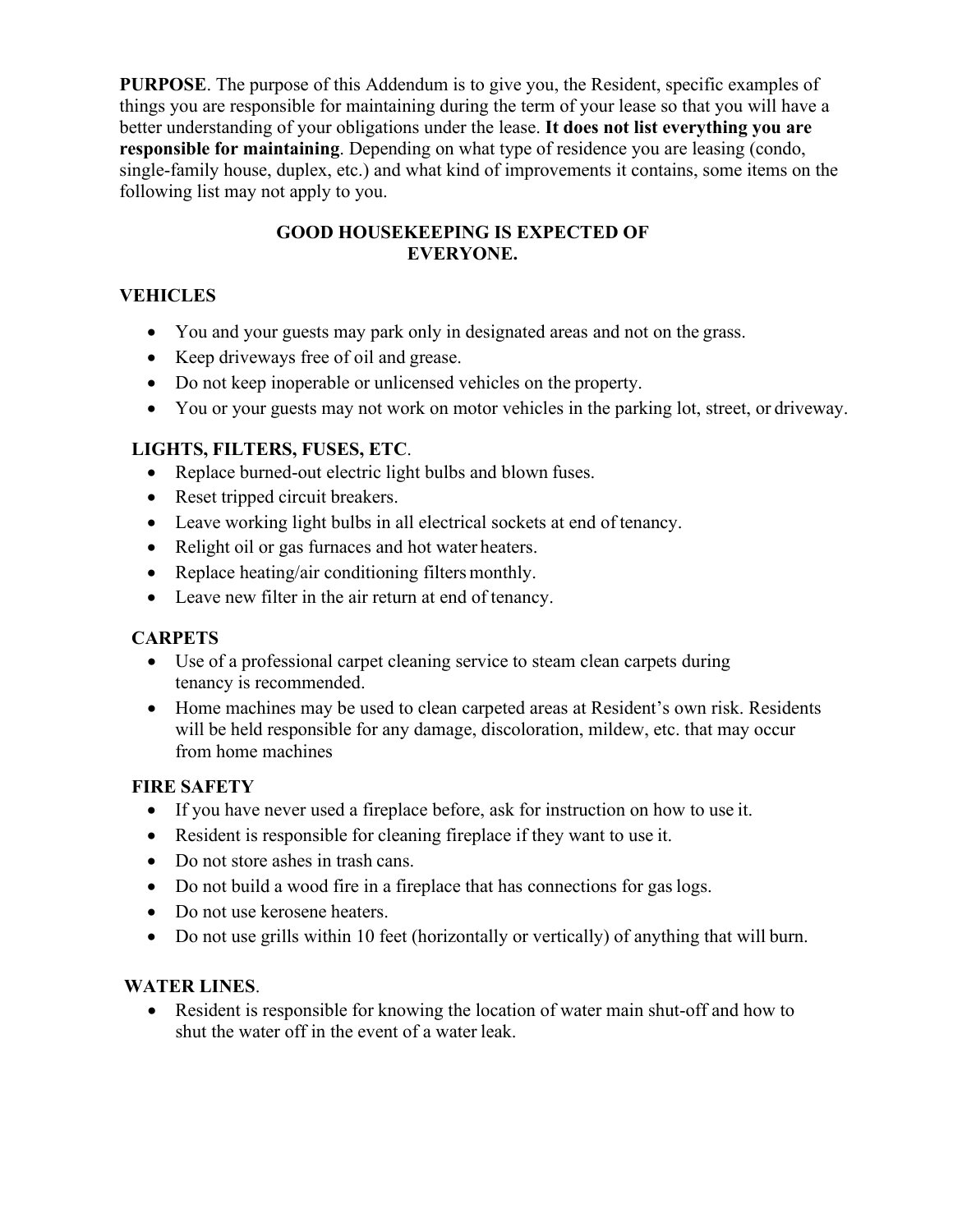#### **PEST EXTERMINATION**

- Keep the premises free from visible infestations of roaches, ants, hornets, bees, miceand other pests.
- Resident is responsible for any pest extermination fees after the first 30 days of occupancy.

### **LOCKS**

- Do not change or remove any existing locks or add any additional locks without property manager's written permission.
- Immediately provide property manager keys for any changed or additional locks.

### **MOLD AND MILDEW**. To help prevent mold and mildew from accumulating in the premises:

- Clean and dust the premises on a regular basis.
- Remove moisture on windows, walls, and other surfaces as soon as possible.
- Immediately notify property manager of any evidence of a water leak or excessive moisture or standing water.
- Immediately notify property manager of the presence of mold, mildew, or similar growth in the premises after you have attempted to remove it using common household cleaning solutions or anti-microbial products.

# **EXTERIOR MAINTENANCE**

- Mow the grass in a timely manner.
- Clean any gutters and trim any shrubs at least semi-annually.
- Keep the porches, patios, balconies, and front and back yards free of clutter, unsightly items, and other personal articles.
- Comply with all Homeowners Association rules and regulations concerning the property.

#### **HVAC**

- Replace HVAC filters monthly.
- Pour one cup of vinegar down the primary condensation drain monthly.
	- o Clogged primary condensation drain work orders will be charged to the Resident.
- Shut off HVAC system if there is a leak present to stop any further damage to the property.
	- o Any damages to walls, floors, etc. caused by not shutting off the system will be charged to the Resident.

#### **NOTE: HVAC Systems are expensive to repair, and preventative maintenance and care will keep the system running at its peak performance.**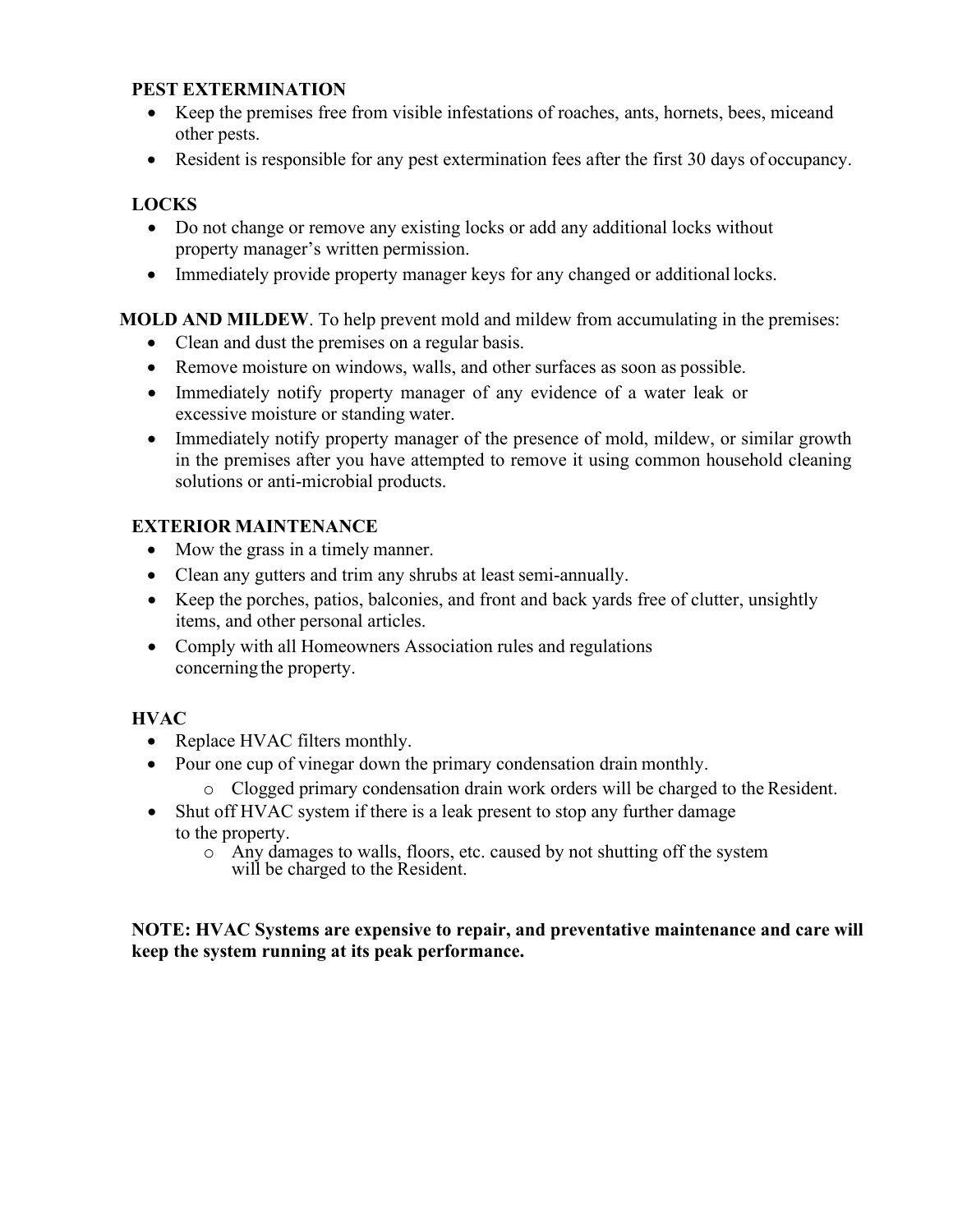#### **REPAIRS**

- If you do not keep an appointment to be home for maintenance or repair work, the worker's time will be charged to you.
- If you request repairs and the worker is unable to enter due to extra locks or chains on thedoor not being removed, the worker's time will be charged to you.
- You will be charged for any service calls to repair items that you are responsiblefor maintaining or was caused by Resident and/or occupants or guests.
- Any disputes for any items listed above need to be addressed directly with the vendor.
- You may not authorize any maintenance or repairs at landlord's or management office's expense.
- You will not be reimbursed for any unauthorized repairs.
- Immediately notify property manager of any malfunction of any part of theheating, ventilation, air conditioning, or plumbing systems.
- Immediately notify property manager of any inoperable doors or windows.

# **Common Landlord vs. Resident's Responsibilities**

#### **Note: Any repairs due to Resident negligence as discussed above will be a Resident charge and not subject to the following list.**

| <b>Item</b>                                  | Landlord | <b>Resident</b> |
|----------------------------------------------|----------|-----------------|
| Water systems breakdowns                     | X        |                 |
| clogged plumbing in house                    |          | X               |
| clogged plumbing between house & street      | X        |                 |
| broken garbage disposals                     | X        |                 |
| reset garbage disposal                       |          | X               |
| <b>HVAC</b> breakdowns                       | X        |                 |
| setting HVAC controls                        |          | X               |
| changing furnace filters                     |          | X               |
| electrical system failures                   | X        |                 |
| resetting GFI switches                       |          | X               |
| replace all light bulbs                      |          | X               |
| all utilities (unless provided by community) |          | X               |
| mandatory association dues                   | X        |                 |
| termite treatment and rodents                | X        |                 |
| household pest control                       |          | X               |
| maintain yard fencing                        | X        |                 |
| lawn mowing $&$ trimming                     |          | X               |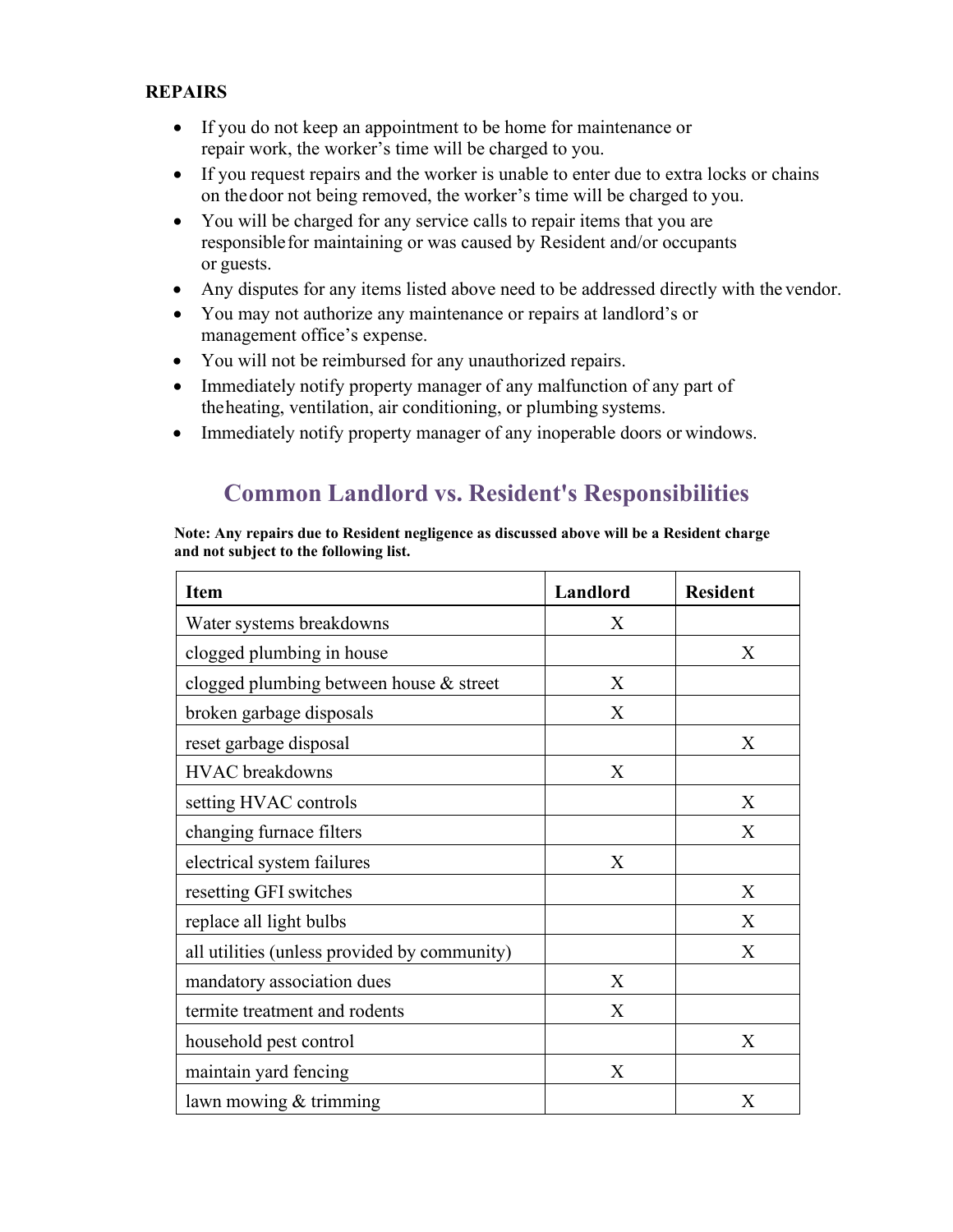| shrubbery & pine islands maintenance |                  |   |
|--------------------------------------|------------------|---|
| security system repairs              | X                |   |
| security system monitoring           |                  | X |
| microwave turntable                  |                  |   |
| smoke detector installation          | $\boldsymbol{X}$ |   |
| smoke detector batteries             |                  | X |
| exterior drain hose bibs (winterize) |                  |   |

# Critical Issues in the Lease

# **A. Right of Access**

Our policy is to always respect your right of privacy. Under normal circumstances, we require that the resident be present for all actions inside the home. We will attempt to contact the resident to schedule an appointment for all actions to include inspections and maintenance prior to visiting the property. However, we must be able to get into the property in an emergency and will maintain keys and the right to access as needed. The lease gives us that right to access the home at any time, but we prefer to respect the residents right to a secure environment and will always attempt to schedule access at least 24 hours in advance. We will call in advance unless we are dealing with an emergency. We respect your privacy and understand your need to control what happens in the home in which you are living. Courtesy will always drive us, so do not worry about someone stopping in unannounced unless water is flowing out the front door!

#### **B. Move-In Inspections – Inventory and Condition Form**

The move-in inspection done by the tenant is designed to document the condition of the property at the time the tenant takes possession, so that you are not held responsible for pre-existing damages. This will be the benchmark we will use when you vacate the property to establish charges for damages. This inspection will be done using a smartphone app or a paper copy. The smartphone app is the preferred method due to the ability of taking pictures directly on the app.

# **C. Lease Renewals (30 to 90 days out)**

We do not allow leases to go on a month to month without Property Owner's approval or permission from RESXV. We track all our lease renewals and will begin to contact tenants 90 days from lease expiration to find out your intentions of either renewing the lease or vacating the home. Lease renewals are also dependent on property inspections conducted during tenancy.

**Notices to Vacate** must be in writing per the lease agreement. Your safest bet is to notify us of your lease termination via the Resident Portal. Be sure you receive a response confirming receipt of your notice.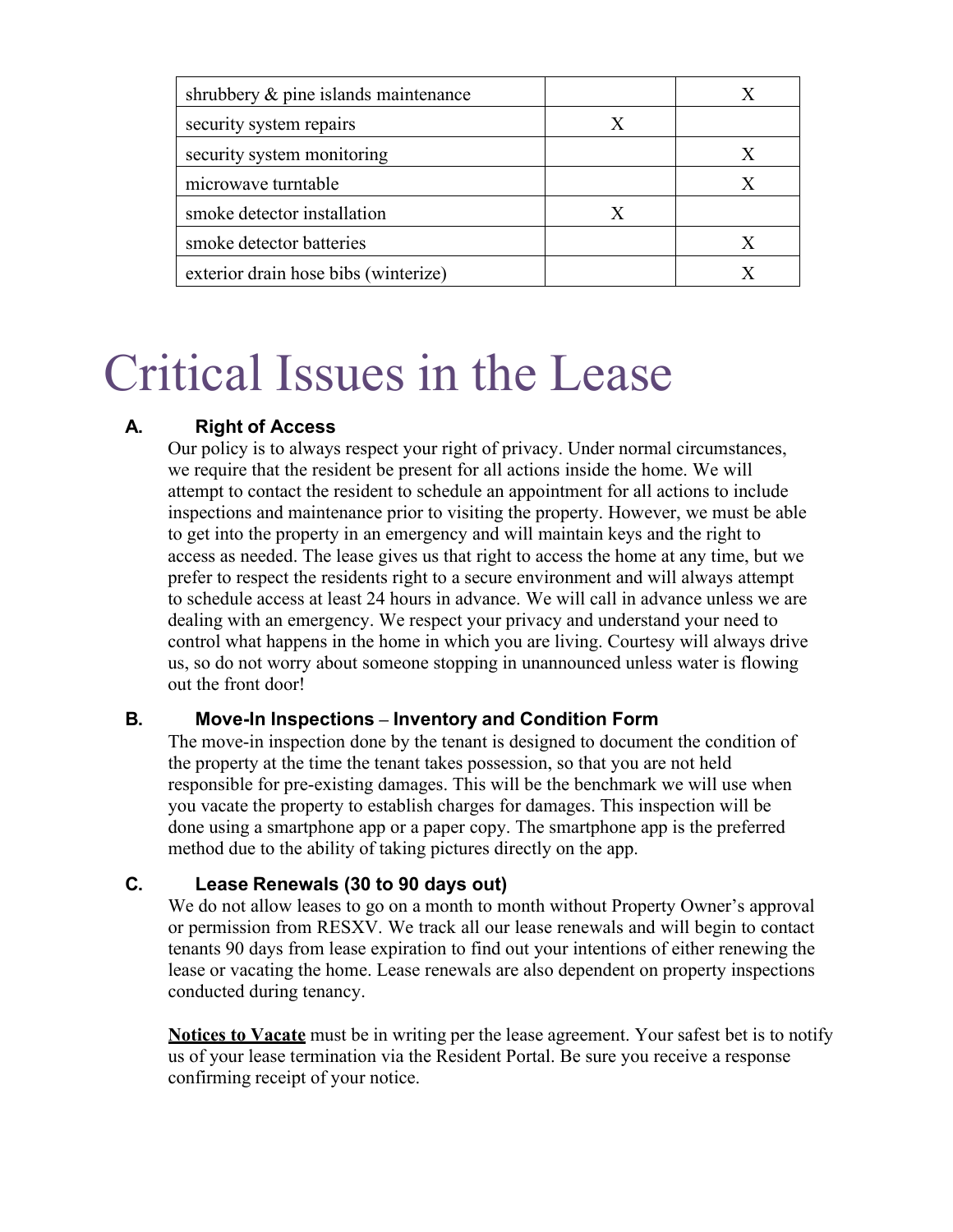# **D. Rent Increase and Renewal Process**

The lease term will have a clearly marked end date. According to the lease, RESXV can send you notice that the lease rate will change 60 days prior to lease end. We strive to maintain good relationships with Residents and conduct business fairly on the lease rate. Residents also need to understand that the owners home insurance and property taxes are usually items that go up in cost every year. It is commonplace in this market to ask for \$25 to \$100 a month rental increase. *Keep in mind, that how the Resident has conducted themselves during their tenancy will reflect come renewal time.*

# **E. Lease Renewal Fee**

When your lease renews, there is a \$50 renewal fee charged to the Resident. This is meant to cover the administrative actions in putting all terms in writing, getting signatures, and closing the loop in securing the renewal.

#### **F. Subletting**

Subletting is when you move another person in to share the rent (without adding them to the lease) or move out of the home and let someone else pick up the rent. There is no subletting allowed. We have a procedure to add a renter to the lease. Contact us first!

### **G. Early Termination**

This Paragraph will offer more explanation to the Early Termination paragraph of the Texas lease agreement. There is a clause that will allow a current tenant wishing to terminate the lease early to take the below steps. Once these steps are completed, and the home is turned over in good condition, the existing lease will be terminated early, and all deposits can be refunded in accordance with the lease agreement.

- 1) **Pay the amount listed in Lease Agreement.** This amount MUST be paid up front to the property manager. This fee will cover the costs to put the home back on the market and the effort to re-lease the home on behalf of the outgoing Resident requesting to break the lease agreement early. Payment can be made through the Resident Portal. No action will be taken to begin to market the home until this payment is made.
- 2) **Offer the property manager a tentative move out date.** Example the home will be ready to turn over to a new Resident no later than "x" date. This date is very important in our marketing efforts to inform any potential Resident when the home is going to be available. This date can be flexible.
- 3) **Assist with all showings.** It is in the outgoing Resident's best interest to assist with all of the showings to facilitate attracting a new applicant. Allowing for time to show the home when requested and to make the home look as nice as possible will only aid in renting the home quickly.
- 4) **New Tenant Applies**. The property manager may be in contact with the outgoing Resident to verify move-out dates, or to propose a plan for move-out to work with an incoming applicant. Once a new potential Resident has applied, been accepted, delivered a security deposit, and signed a new lease agreement – the outgoing Resident lease can be terminated early.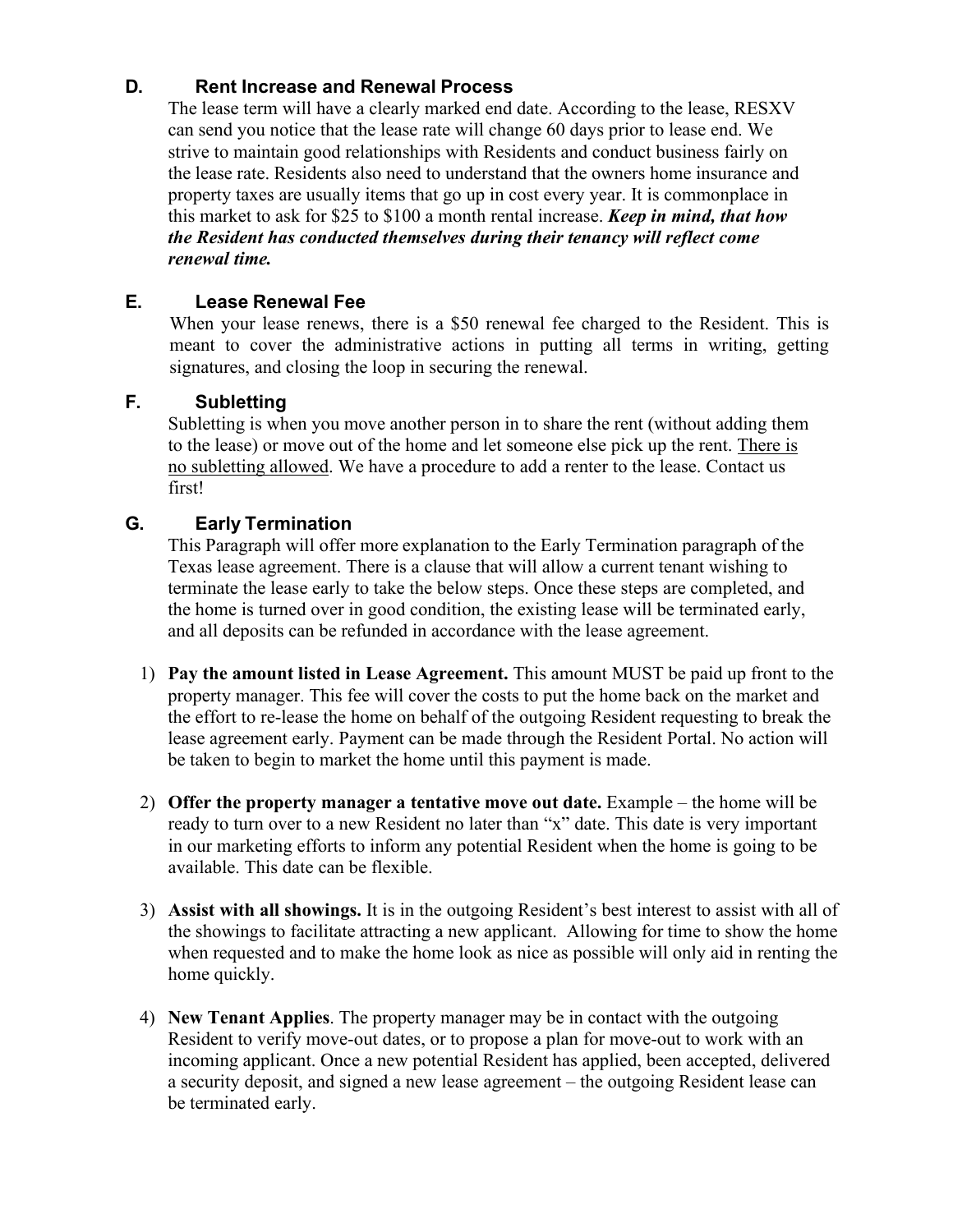- 5) **Vacate the home in accordance with the lease.** All the same standards apply in cleanliness and condition as indicated by the signed lease agreement. The deposit refund will be determined once the outgoing Resident vacates, and the home has been inspected. Fees can still be assessed if the home is left dirty or there are any damages to the home.
- 6) **Provide the property manager a forwarding address.** This will be used to send a copy of the terminated lease amendment and the balance of all security deposits. With these actions being completed, the current lease will be terminated early, the outgoing Resident will have fulfilled the lease, and all their responsibilities to that lease in good standing.

#### **IMPORTANT: All rent payments, utilities, and upkeep of the home are the responsibility of the outgoing Resident up to and until the day the lease starts with the approved incoming Resident.**

#### **H. Lawn Care**

In most circumstances, the Resident will maintain their own yard. One of the differences you have when renting a house (as compared to a town home or apartment) is that you are responsible for lawn care unless there is an agreement between the Resident and RESXV that the landlord will maintain the yard. Refer to the lease as to who has responsibilities for the lawn care.

If the Resident would like to request that RESXV to maintain the yard, this can be arranged. The cost involved will usually be added into the lease agreement raising the monthly rent anywhere from \$100 to \$250 per month depending on the size of yard.

Failing to maintain the yard will create serious problems for the HOA and homeowner. This will generate complaints from the neighbors and if there is an HOA there could be fines assessed.

#### **I. Pest Control**

The Resident is responsible for their own pest control for bugs. We strongly recommend you use a licensed pest control company to manage pests rather than doing it yourself. If you need assistance connecting with a pest control company, we can refer you to the one we use.

# **J. Satellite Dishes**

Satellite dishes are not allowed to be installed anywhere on the actual structure of the property (side of house, roof, etc.). Satellite dishes may be installed on a separate pole in the back yard of the property out of sight from the front of the property. This still needs to be approved by the RESXV and most satellite companies will require a signed document from us or the property owner. If the property already has a dish installed on the property, you may ask the company to use the same dish or bracket, but this also needs to be approved by RESXV. There is a \$250 deposit for Satellite dish installation that will be required to get the property back to cable ready status upon move-out.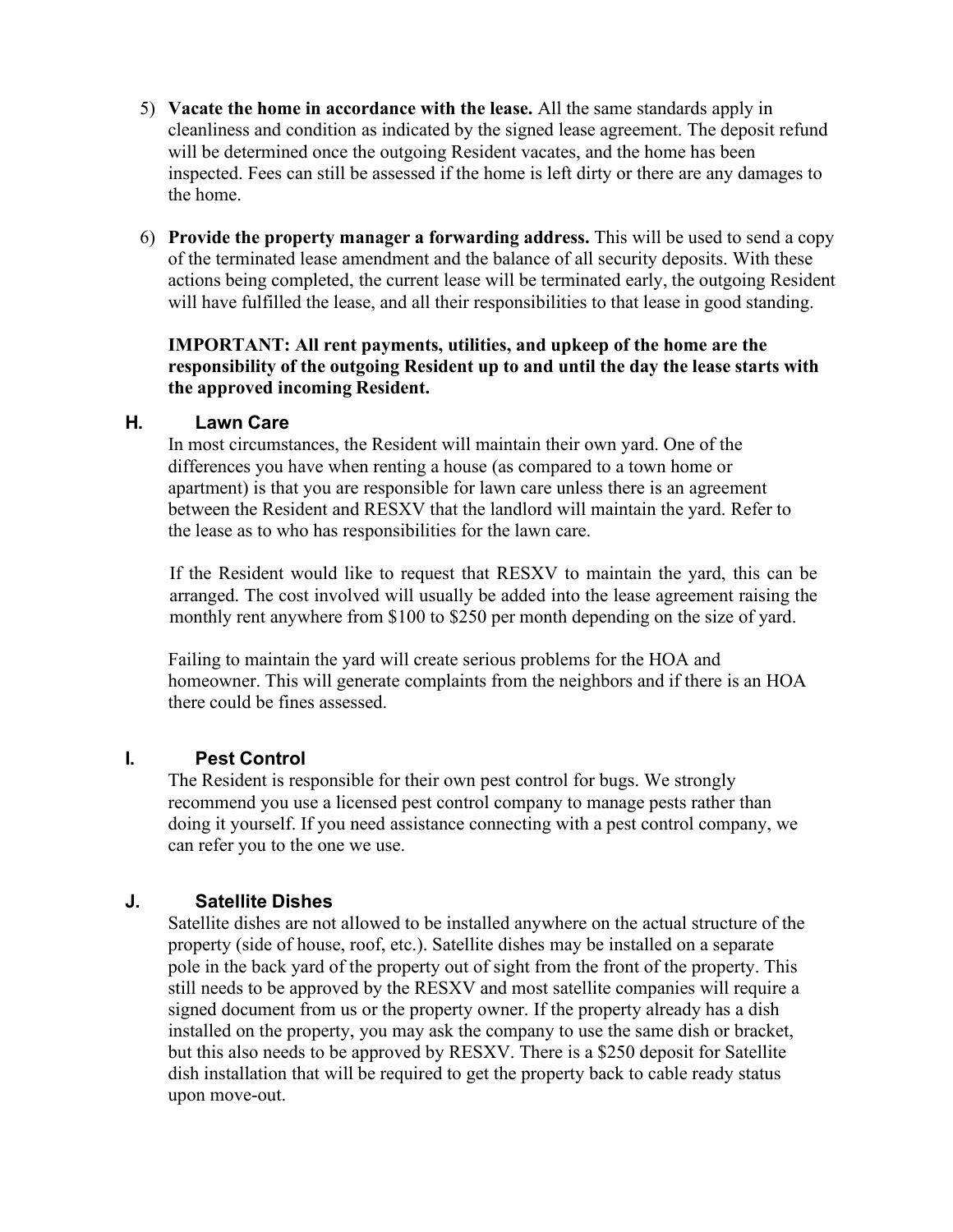# **K. Trampolines, Play Gyms, Pool (Hard & Soft Wall)**

Due to the increased liability of such items, Residents are not allowed to install any trampolines, play gyms or pools (hard or soft wall) on any of the properties managed by RESXV unless already installed by Property Owner. Any violation of this will incur a \$100 Lease Violation Fee and the cost to remove the item from the property.

# **L. Contact with the Owner**

RESXV is your management company and will be your only contact during your tenancy. If someone calls or shows up at your door claiming to be the owner (or agent representing the owner or lender), you should be suspicious and not invite them into the home. Do not assume they are who they say they are. Always protect yourself from people who claim to have some authority over the property. If the owner is planning on doing a walk thru at your home, you will be notified well in advance. If someone shows up to your door claiming to be someone wanting to enter the property without you being notified, do not let them in and refer them to us for permission.

# Housekeeping Documents

# **A. Pets (Authorized and Unauthorized)**

Many owners will allow pets, and some will not. You can have pets with written permission and a payment of pet fees. If you bring in an unauthorized pet, no matter who the pet belongs to or how long they have been there, we assume you had it the day you moved in and you will pay penalties listed in the lease agreement. The following is the RESXV Pet Policies.

Pet policies vary from one homeowner to another. Some owners do not allow pets (other than approved assistance animals) on the property, while others restrict the type and/or size of allowable pets. If you apply for one of our properties and wish to have a pet, you will need to complete an online pet profile & pay a non-refundable pet application fee of \$20 for the 1st pet and \$15 for the 2nd pet. This screening is part of the Application Package and must be completed before we can review your application. Non-qualifying pets may result in denial of rental application. Visit <https://resolutionsxv.petscreening.com/>

Note: Current residents or future residents that wish to have a pet after move-in, need to contact our office for owner approval and pay initial pet fee prior to getting a pet. A Pet Agreement needs to be signed within seven (7) days of pet being at the property.

- No more than two animals are permitted without specific owner approval
- No Pets under one year of age (no puppies or kittens)
- No breeding of any animal on the properties
- Assistance animals with proper documentation will not require the pet screening fee, additional security deposit or additional Pet Rent but will still be required to complete the screening process to verify if it meets the Assistance Animal requirements.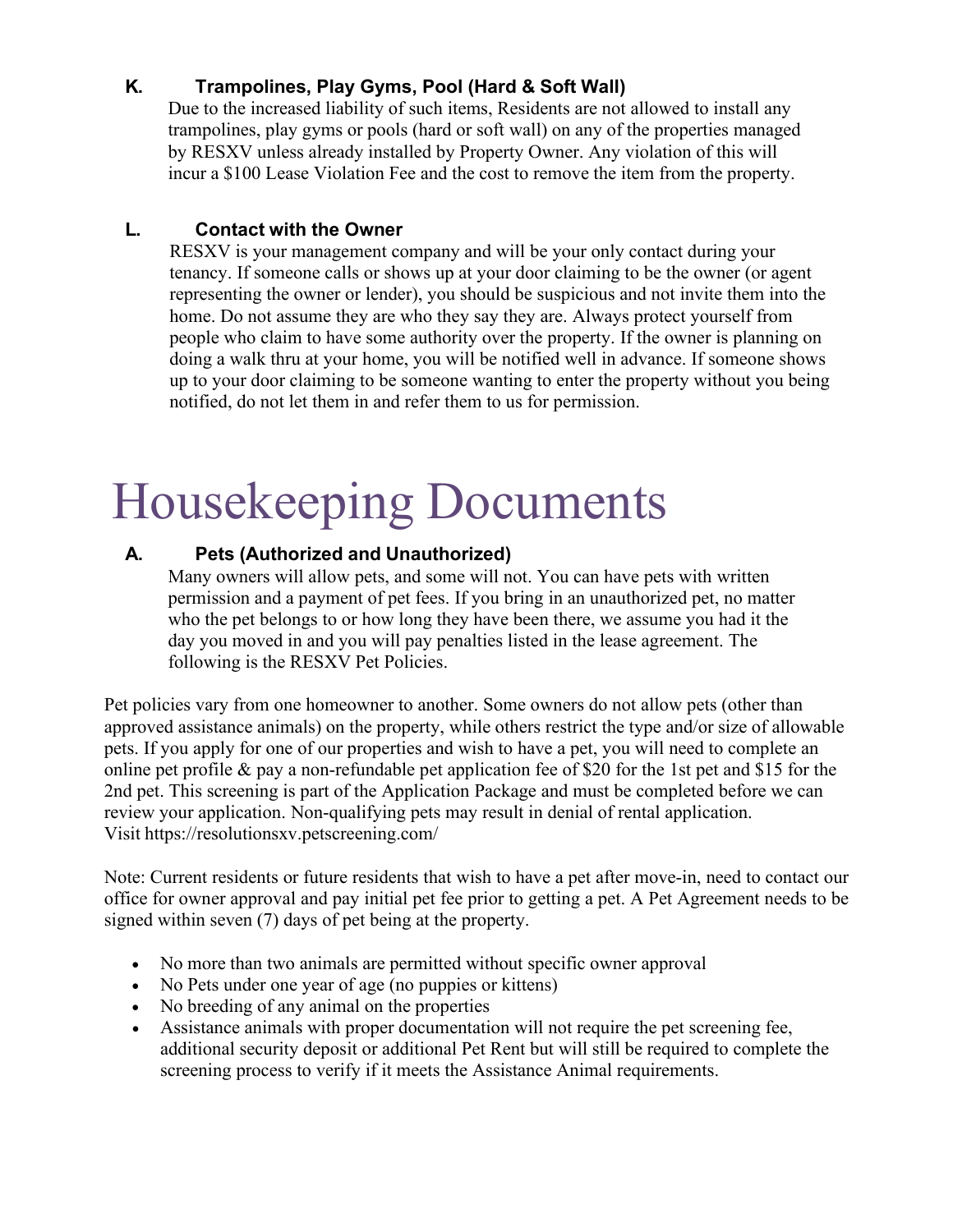Approved pets will require a one-time Pet Administration Fee in the amount of \$50 per animal at move in plus a monthly pet admin fee (Pet Rent) per pet. The amount of the pet rent is determined based upon the "Paw Score" that PetScreening.com assigns to the pet. This score is determined using a proprietary formula that considers things such as pet age, weight, vaccination records, etc. The following are the pet rent amounts:

- $\bullet$  3-5 Paws: \$25/month
- $\bullet$  0-2 Paws: \$50/month

Please note that the following dog breeds are restricted by some landlord insurance policies and may be declined, or you may be required to provide your own pet liability insurance covering the specific dog and naming both our brokerage and the property owner as "additional insured" on the policy:

- Pit Bulls
- Staffordshire Terriers
- Rottweilers
- German Shepherds
- Presa Canarios
- Chow Chows
- Doberman Pinschers
- Akitas
- Belgian Malinois
- Wolf-hybrids
- Mastiffs
- Cane Corso
- Great Danes
- Alaskan Malamutes
- Siberian Huskies
- Combination of any of the above

# **B. Smoke Detector**

We will count smoke detectors at your move in to make sure there is one on every level of the home and one in every bedroom to comply with the Texas Property Code. You are responsible for keeping good batteries and replacing batteries as needed in all smoke detectors. Let us know if they do not work after attempting to change batteries. If the smoke detectors are beeping after battery has been replaced, you may have to "reset" the detector. You can do an internet search for the type of detector to find instructions on doing this. Smoke Detectors should never be disconnected as this can negate insurance claims after an emergency. Any smoke detectors found disconnected during any property inspection will result in a lease violation, reinspection, and charge for both.

# **C. Renter's Insurance**

The home is covered by the homeowner under a landlord policy, but your personal property is not included. All Residents are required to have renter's insurance. RESXV Criteria states:

Residents are required to purchase renter's insurance to cover any loss of your personal property and your possible liability in case of accidents.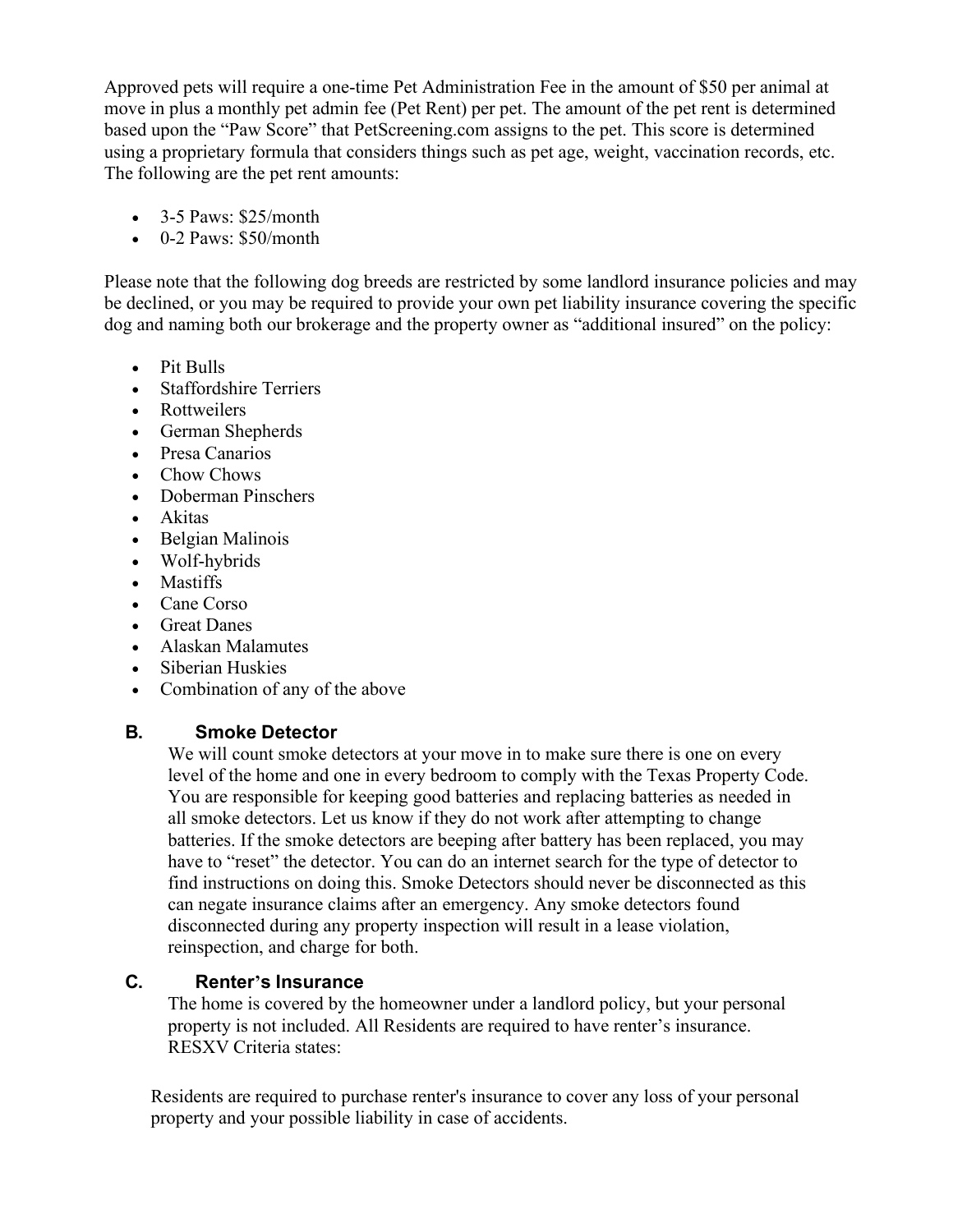The owner's insurance on the property only covers the dwelling; it DOES NOT cover your personal belongings. You are required to obtain renter's insurance that becomes effective on the date that you take possession of the property and maintain the policy as long as you occupy the premises.

It protects the things that matter to you like your clothes, furniture, and electronics. It also protects you with liability coverage and it does it all for less than you might think.

RE Solutions XV LLC needs to be added as "Additionally Interested" on the policy and documentation of this must be provided. "Additionally Interested" means that RE Solutions XV LLC will get any notifications on renewals and cancellations but does not provide RE Solutions XV LLC with any coverage or financial liabilities.

#### **D. Property Visits**

It is the policy of RESXV to do property inspections to include any third-party assessment of the home. These inspections will be conducted within the first four months and the last two months of a lease term for the first year of tenancy. Inspections may be conducted yearly on the subsequent lease term as long as the prior inspections were favorable. These arrangements will be made with you far in advance with appointments scheduled. This should only take less than 30 minutes. We would request that you be present. We are not there to address housekeeping, but to access property issues and report to the owner regarding any deferred maintenance they need to address. We have done hundreds of these over the years and understand your concern for privacy. This will also be a time to point out any concerns you may have with the home so it can be documented at that time.

# **Utilities**

#### **A. Get Utilities Connected Before Move-in**

You must make sure utilities are on before you take possession of the property. If you fail to make these arrangements, you may be in the property a few days before the utilities are on.

# **B. Keep Utilities on and Bills Current**

Failure to keep utilities on (and bills paid) during your stay may result in a default in your lease. Never turn the heat or air conditioning off during your vacations (set at a comfortable temp), especially during cold weather. When utilities are off, there is an increased possibility for burst water pipes, mold, break-ins, etc. Keep garage doors closed during cold snaps, as garages often do not have the insulation houses do and pipes freeze easily.

#### **C. Keep Utilities on through the Move-out Inspection**

You must keep utilities on through the move-out inspection according to your lease agreement. If they are not on for our inspection, your lease calls for a \$75 re-connect service charge plus any other costs associated with the utility company.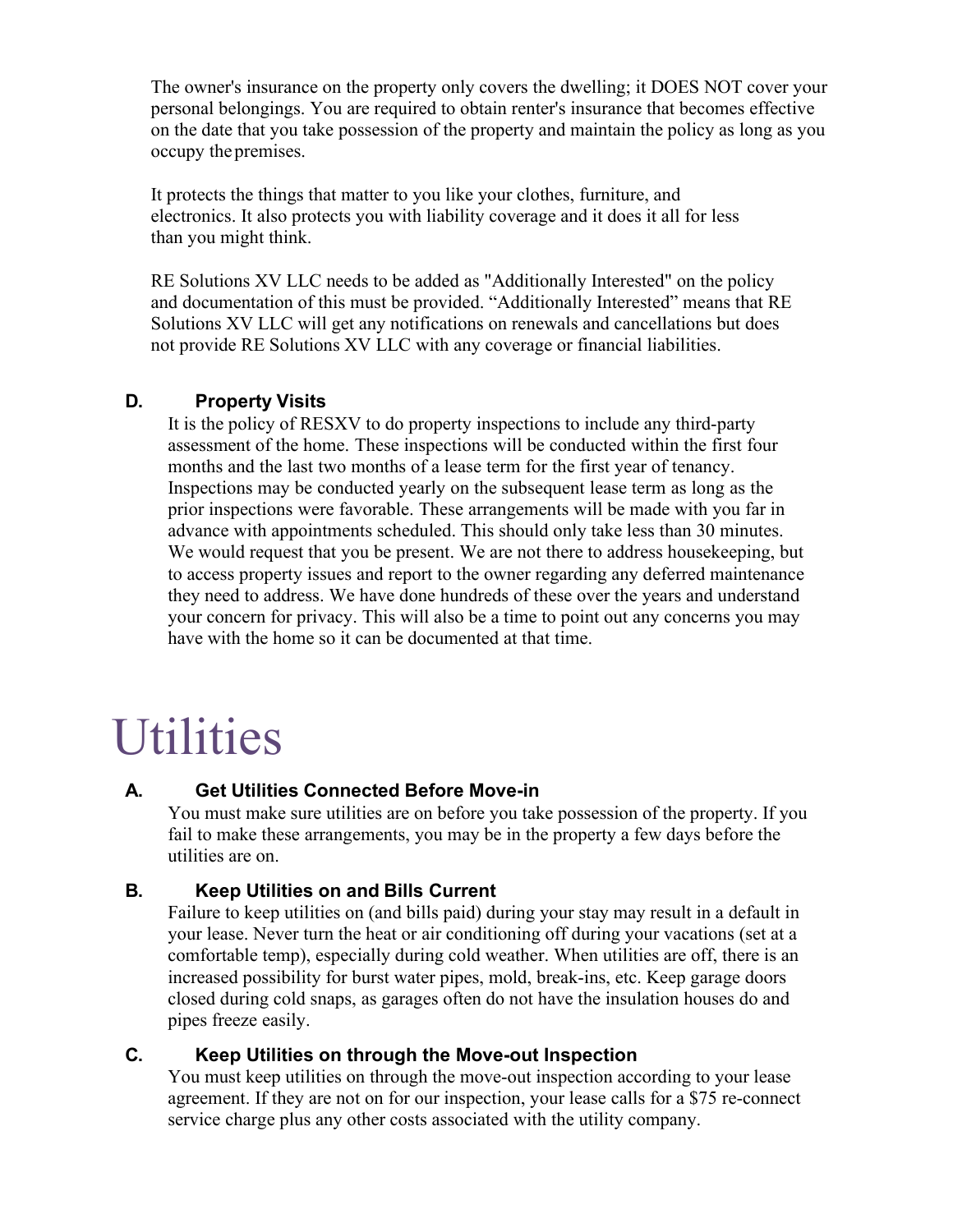# Homeowner Association Issues

If a Homeowners Association manages the community, you need to get familiar with the basic rules and regulations and follow them to avoid fines and penalties. Some HOA's are overly aggressive about enforcement of their rules and resisting them will only cause you grief and cost you money. Review the HOA's website to get familiar with the rules in the community.

If an owner is charged any sort of fine for any violation, the Resident will ultimately be charged for that plus an administrative penalty from RESXV.

Here are some of the most common issues we deal with on a continual basis:

#### **A. Yards**

Hands down, the number one complaint we get from owners is letters from the HOA stating that the grass is overgrown. In around 95% of our homes, the Resident is responsible for the yard maintenance. When they fail at maintaining the yard to the HOA's liking, the owner gets a letter. Often time, this is the first violation of any kind the owner is receiving about anything from the HOA and they typically make a very big deal about this assuming the Resident is not maintaining the yard at all.

If RESXV receives a letter from an owner, who has received a letter from their HOA – **we will charge the Resident \$25** regardless of what the letter is for and even if the Resident has already complied with the request. Reason is, at some point the HOA did not falsely put that letter into the mail for no reason – something had to have triggered this.

#### **B. Parking**

Most communities have rules about where you can and cannot park. Follow the rules and you will avoid violations and fines. Make up your own rules, and you will hear from them.

#### **C. Access to Amenities**

Occasionally there are keys, passes and codes to gain entry to the community amenities. If you have trouble with any of them, let us know and we will help you secure them. HOAs often try to prevent renters from using the amenities, and there is nothing we can do to change that. Friendliness and cooperation usually help a lot in getting help with these things. Be prepared for the HOA to require you to stop by their office with a copy of the lease, your Identification cards (Driver's License) and sign waivers to use their amenities such as the pool or playgrounds.

#### **D. Mailbox Keys**

Most of the time we will provide you with a mailbox key if we are provided one from the homeowner. We may not know the location or number of the mailbox. However, the safest and most correct way to obtain a key is to have the local post office make a new key for the box they assign to you. This way YOU (the Resident) will have the only access to mail in that box. Take the first page of your signed lease to your local post office and they will cut you a new mail key.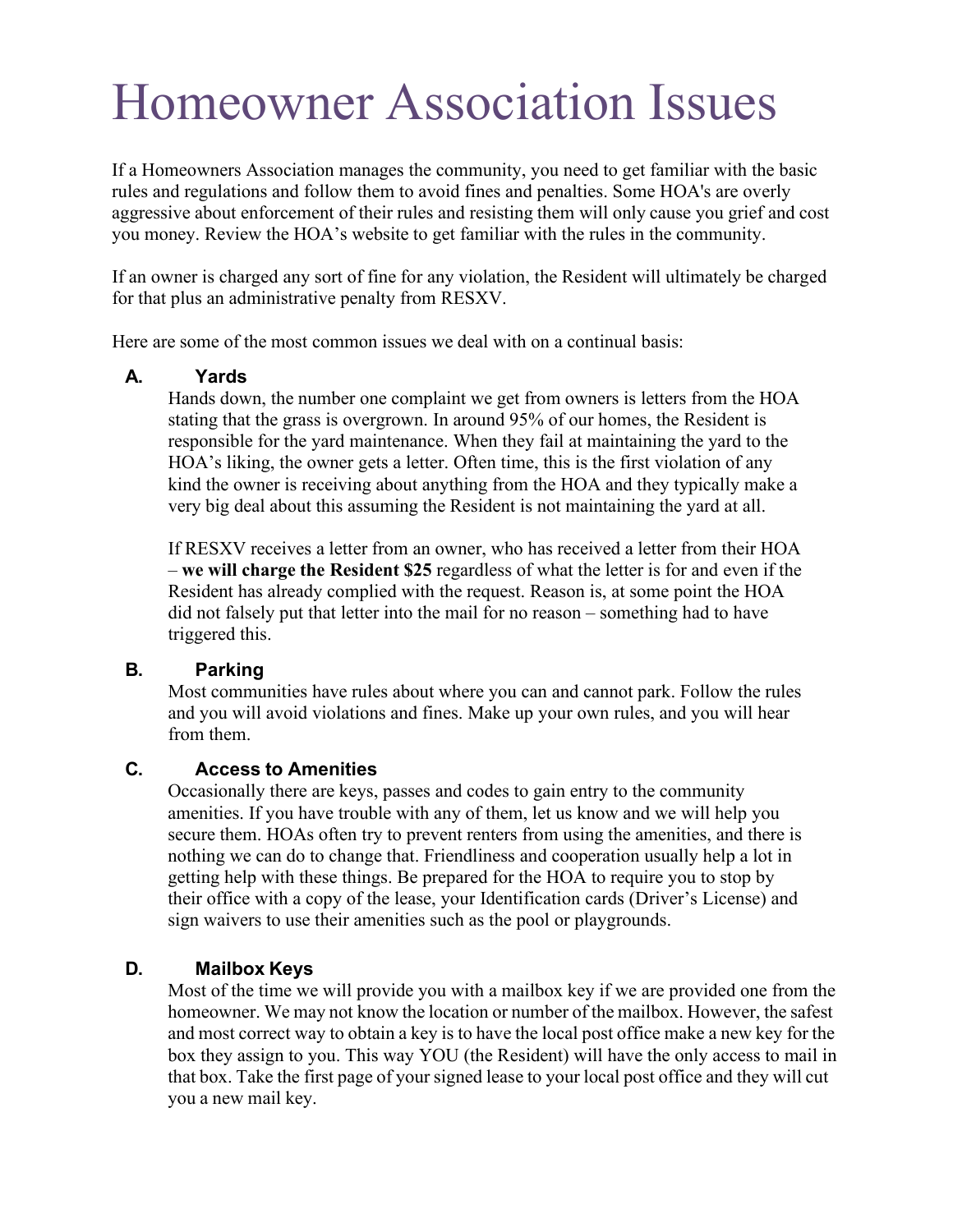# **E. Parking for Boats, Trailers, RVs, and Commercial Vehicles**

One of the biggest complaints coming out of the HOA's is when a Resident park a boat, trailer, RV or a commercial vehicle (even vehicles with magnetic signs attached) at the residence. This could be in the driveway or street parking near the home. Most HOA's have rules about when a boat, trailer, RV, or commercial vehicle can be parked at the residence. If a Resident owns a boat, and has that boat in storage, the HOA will only allow that boat to be temporarily parked at the home over a weekend. An example would be before and after a weekend fishing trip while gear is picked up and dropped off. Any overnight parking if found will result in a letter sent to the owner. The same holds true for trailers, RV's or small or large commercial vehicles. A good rule of thumb is that if it is other than a passenger car or truck, the HOA would not want it parked at the residence more than a few hours.

# Foreclosure Issues

Most homes have mortgages on them and take a priority position over your lease. Occasionally an owner will fall behind on mortgage payments, and a foreclosure would then threaten your rights in the property.

### **A. What to do if you receive a foreclosure notice**

If you receive any notices about a pending foreclosure, forward a copy to our office immediately so we can check it out with the owner. Most foreclosures are called off by the lender in the final days, so do not panic. You may have several options including staying in the property until the end of your lease.

#### **B. Renter's Rights in Foreclosure**

In May of 2009, congress passed into law the "Renters Rights in Foreclosure Act" guaranteeing renters the right to remain in a foreclosed property until the anniversary date of their lease. If a foreclosure takes place, you will be paying rent to the lender, but you will not have to move under the new law. Contact your property manager for more information.

# **MOVE-OUT PROCEDURES**

Now that you are moving out, your lease agreement requires that you leave the property in a clean and undamaged condition. We have every intention of returning your security deposit if you have fulfilled your agreement with us.

The following information is provided to help you get your security deposit returned without any misunderstandings:

1. According to the terms of your lease, RESXV has 30 days to return your security deposit. Security deposits will be mailed to the forwarding address left with the office within 30 days after the move-out inspection.

2. Remember to CLEAN your rental property inside/outside to avoid any charges against your deposit. Refer to the Move Out Checklist for further information.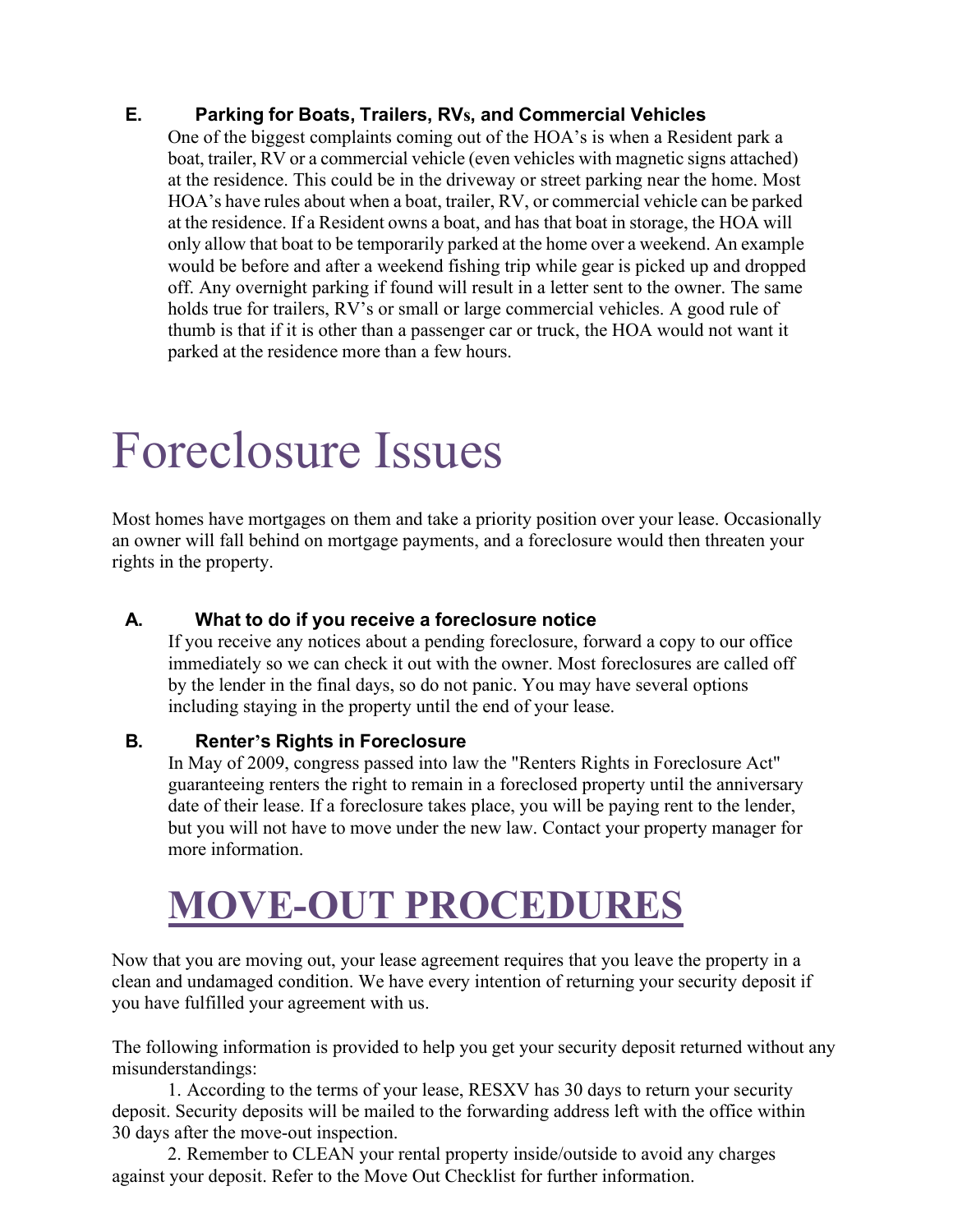# **PREPARING FOR MOVEOUT**

1. You must provide the office a complete Forwarding Address.

2. All Keys, Garage Door Openers and Gate Remotes, Etc. must be turned in by the expiration date of the lease agreement, or pro-rated rent will be charged daily until they are turned in. Post Office keys: If mailbox keys were originally issued by the Post Office, should be turned in to the Post Office with a change of address notice.

3. We will conduct a final move-out inspection after all furnishings have been removed, all CLEANING accomplished and the keys are turned in to RESXV, to document the condition that you leave the property. All this will be documented with pictures in a comprehensive report. These inspections ARE NOT conducted with the resident at any time.

The property manager will compare the move-in pictures with the move-out pictures along with your move-in check list, and the reports from the maintenance personnel after you move-out to determine if there will be any charges against your security deposit.

4. Call utility companies and arrange for final readings three (3) days after vacating the property. Utilities must be on during the inspection. If the Utilities are not on for the move-out inspection, tenants will be charged a \$75 fee. Any delays caused by the Utilities not being turned on will delay the return of your security deposit.

5. Tenants are not permitted back on the property after vacating.

The following suggestions & helpful reminders are listed to ensure the maximum return of your security deposit. Also here are some helpful reminders of items that many people overlook or forget upon vacating. Please use this checklist as a guideline.

The condition of the property will be evaluated according to, but not limited to, the following:

# **INSIDE:**

1. All personal belongings must be removed from the premises.

2. PAINTING: Please remove all nails – DO NOT PATCH, SPACKLE OR SPOT PAINT NAIL HOLES, or touch up paint without approval. If you paint & it does not match or if you do a poor job of filling holes, you will be charged for necessary painting to match the existing paint or to redo spackling. Charges for painting depend on length of time in the property and whether it exceeds normal wear & tear.

3. CARPET CLEANING: **Residents are required to have the carpets PROFESSIONALY CLEANED at the time of move-out.** This must be done after you have completely removed all your belongings and vacated the property. A receipt from a professional carpet cleaning company must be provided to us when you turn in your keys. DO NOT rent machines from a store or use home cleaning machines. Only professional cleaning is acceptable.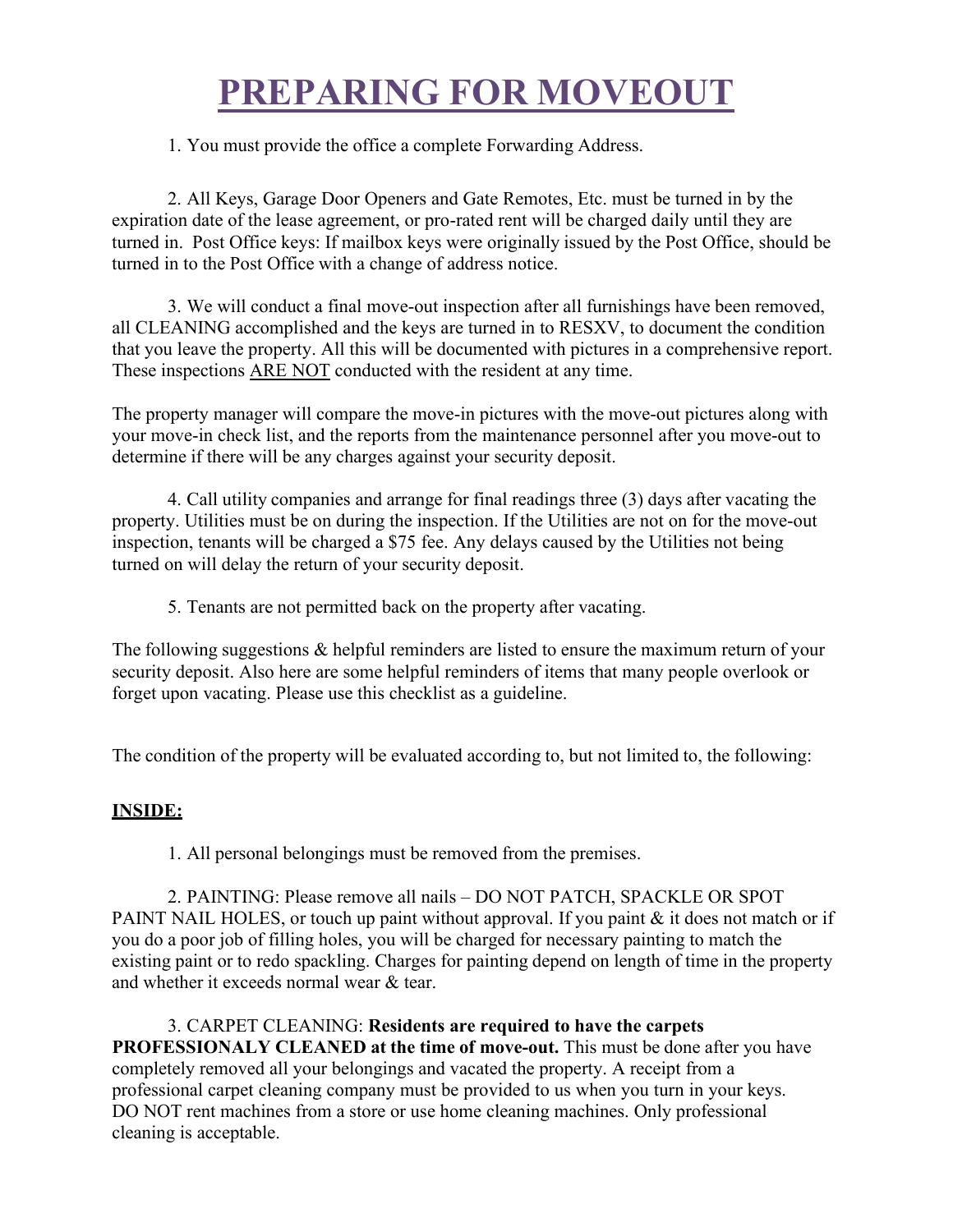Be sure to have any spot treatments or pet treatments done as needed. If any Odors or Pet Odor's re-surfaces after you have vacated the property, the tenant will be responsible for charges incurred to remove the odor. Additionally, a flea treatment may need to be performed inside and outside of the property. If this is not done by the Resident prior to move out and fleas are found at the property, Resident will be charged to perform the service. If the cleaning is not done to our satisfaction, tenants will be charged for any additional expense.

4. Clean vinyl, wood and/or tile flooring.

5. Clean or replace Air Conditioner filters with pleated filters as you vacate the home

6. Walls, baseboards, and ceiling must be cleaned and free of cobwebs and lint.

7. Clean fireplace, hearth, and mantle, remove ashes and debris. Be sure hot ashes are properly extinguished prior to disposing.

8. Clean ALL wall switch plates and outlet covers.

9. Clean ALL windows inside and out, clean windowsills, mini-blinds and vertical slats.

10. Clean mirrors, windows, and sliding glass doors with glass cleaner. Also, clean window and sliding glass door tracks.

11. Clean ceiling fans and light fixtures - Replace burned out or missing light bulbs, be sure to use the correct wattage and type. Replace broken globes. Make sure the ceiling fan blades including the top and light kits are clean. Also check the ceiling surrounding all fans. Often dust has gathered by the fans and adheres to the ceiling. One of the easiest ways to clean this is to lightly sweep the ceiling with a broom. Note: Leaving extra light bulbs without physically replacing them is not acceptable and vendors will not use lightbulbs, or any other supplies left behind by the Resident or Property Owner.

12. Smoke alarms must be operative. Replace batteries, as necessary.

13. Clean ALL closets, storage spaces and shelving free of dust, spider webs and miscellaneous debris.

14. Pest Treatment: If at any time before completing the security deposit itemization, it is found that pests have infected the property due to the condition it was left, Resident will be responsible for all treatments required to mitigate pests from the property. This includes but not limited to roaches, ants, mice, fleas, etc.

15. KITCHEN: Clean Kitchen appliances inside and out, replace burned-out light bulbs:

A. Clean oven, stove and under drip pans. If the drip pans and rings on the range are not clean and in like-new condition, it would be more economical for you to replace them yourself, rather than to be charged for them. Foil covering drip pans is not acceptable.

B. Clean oven/range hood vent including filter.

C. Wash out refrigerator and compartments, including freezer. Do not forget to wash off the top exterior of the refrigerator and clean the rubber gasket around refrigerator and freezer door. Clean bottom vent.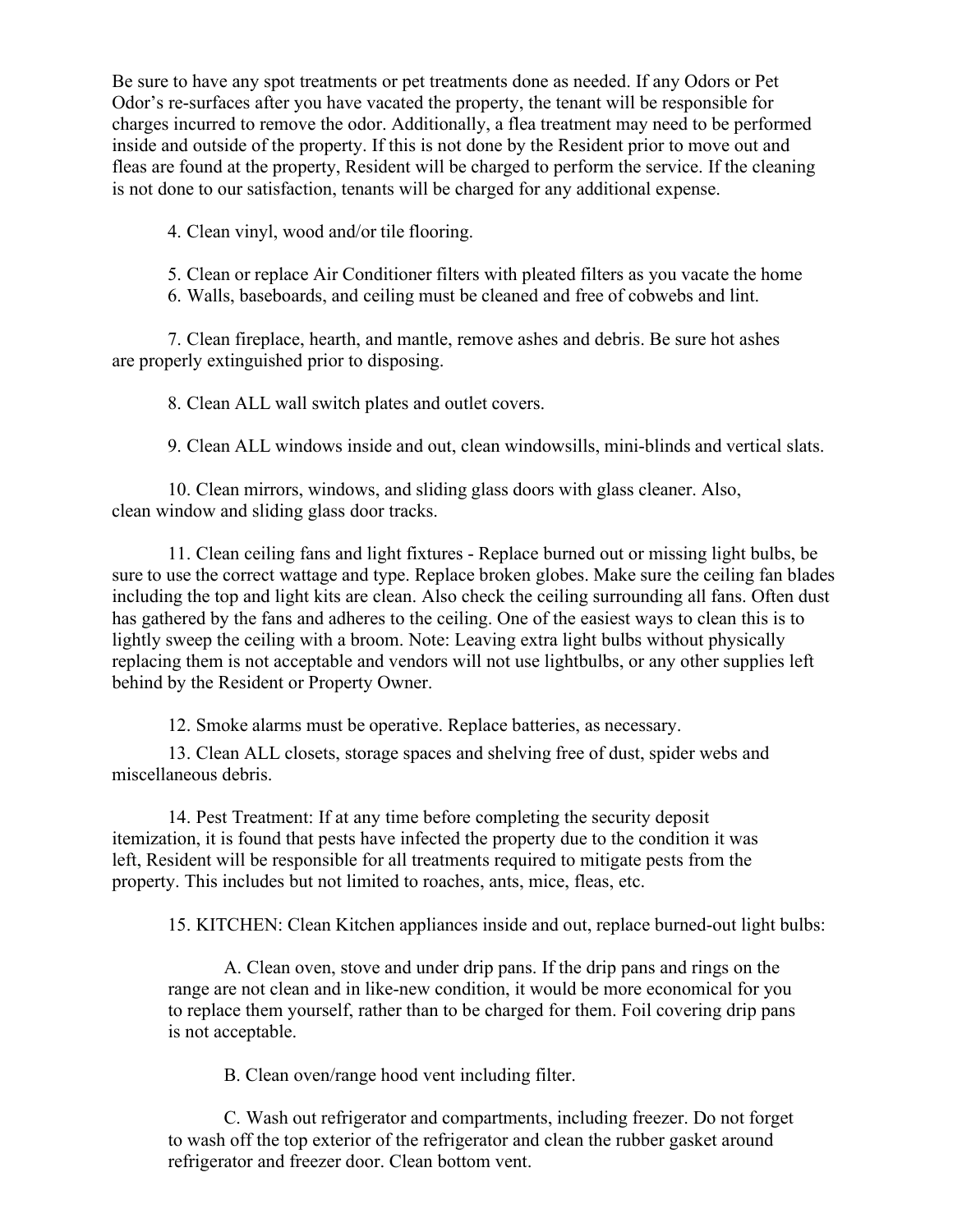D. Refrigerators and Stoves should be moved to clean the sides and rear of the unit, to include the floor behind and underneath.

E. Clean dishwasher. Run empty dishwasher one last time. Use the normal amount of soap you would use for a full load. Wipe down the gasket and the door and do the surrounding areas.

F. Be sure garbage disposal is clean and free of debris. (Do not use fingers to check) Return/replace sink stoppers.

G.Clean all countertops, cabinets, and drawers (inside and out).

H.Clean sinks, faucets, and countertops. Return stoppers to sink.

#### 16. BATHROOMS:

A. Clean counter tops, sink(s), soap dishes, tiles, fixtures, tub and/or showers. Be certain they are free of mold/mildew, soap scum, scale, and rust.

B. Clean mirrors, light fixtures, and medicine cabinets.

C. Clean all cabinets and cabinet drawers – inside and out.

D. Clean toilets inside and out and remove all lime deposits. Clean toilet seat

surfaces, top and bottom.

E. Mop or vacuum flooring.

Do not use scouring powder or pumice stones to clean acrylic or fiberglass tubs. It will ruin the finish.

#### **OUTSIDE:**

1. Lawns must be neatly mowed and edged, trees and shrubs trimmed or pruned, yard watered and all trash and debris removed. To include leaves around the property.

2. Any animal droppings are to be picked up and disposed of and a flea treatment may need to be performed.

3. All trash and garbage must be removed from the premises (including curbside). If you have trash that exceeds the normal pickup, you are to arrange to have it hauled away.

4. Replace damaged screens and windows.

5. Walkways, driveways, patios, and garage floors must be cleaned and free of oil, grease, and other debris.

6. Repair any pet damage.

7. Clean outdoor light globe(s), replace burned out or missing light bulbs.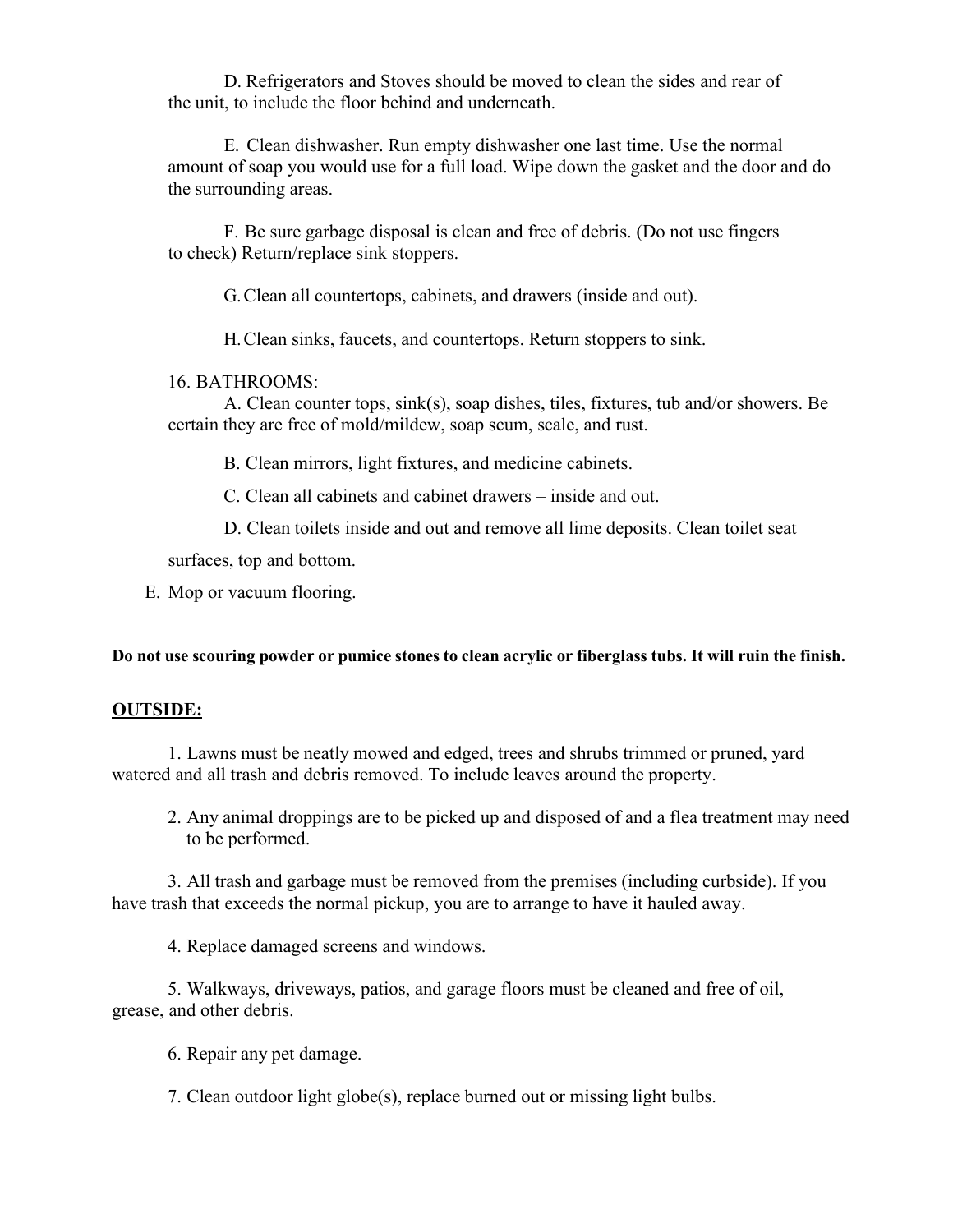In our experience, after the work and stress of moving out, Residents may be too tired to clean the house. We recommend Residents hire a professional cleaning company. If you hire a professional cleaning service you should provide them a list of what we expect, and ensure they complete the work. Hiring a professional cleaning service (maid service) will not guarantee the home is clean. If the cleanliness of the property does not meet RESXV expectation, we will get the property recleaned at Residents expense. To prevent this, we can provide a list of our preferred cleaning companies that will guarantee their work with RESXV.

Please follow the above instructions carefully. If the house does not meet the prerequisitesafter the inspection, **applicable charges will be made with no exceptions.**

# **Tenants are not permitted back on the property after vacating.**

Upon leaving, please be sure to fully secure the property by locking all windows and doors. Do not lock the Keyless Deadbolts!!!

#### **Frequently Asked Questions:**

### **A. When is my Move-Out Inspection?**

The landlord is responsible for documenting damages to the property when you move out that will be the basis for charges against your security deposit. This inspection will be done within 48 hours of you completely vacating the property. We cannot do a complete move out inspection until you have completely vacated.

### **B. How do I get my security deposit back?**

Our greatest desire is to give you all your security deposit back. You can control this by taking great care of the home during your residency and making sure that it is clean and free of debris for your move-out inspection. During the move-out inspection we will take your move-in inspection and compare it to the current condition of the home. We will have to charge for the items that are above normal wear & tear or not identified at move-in. What are maintenance charges to me if all items are not satisfactory atmove-out? We pay maintenance contractors and cleaning companies to do the work. They charge us standard retail rates for quality work. You will pay the cost to repair or replace the item(s) back to the original condition. Save yourself money and return the house to its original condition when you move out. Do not forget to turn in keys, garage remotes, pool passes, gate passes and mailbox keys!

#### **C. Once you have determined the charges for repairs, can I get back in and do it myself?**

No. Once we have completed the move-out inspection, you will not be allowed to return to the property. Complete all cleaning and repairs prior to the move-out inspection.

#### **D. Where will the security deposit check be mailed?**

The deposit will be mailed to the address that you give us in writing. If no address is given documentation will be held on file until a forwarding address is received or if funds are owed to the owner, file will be sent to collection agency.

# **E. What happens if I accidentally take the garage door remotes?**

If the remotes are missing at move-out, we will charge you for them. Because garage door remotes are expensive and some brands are hard to find, we will give you 5 days to return the remotes to our office. If we receive them within 5 days, we will take the charge off the move-out inspection.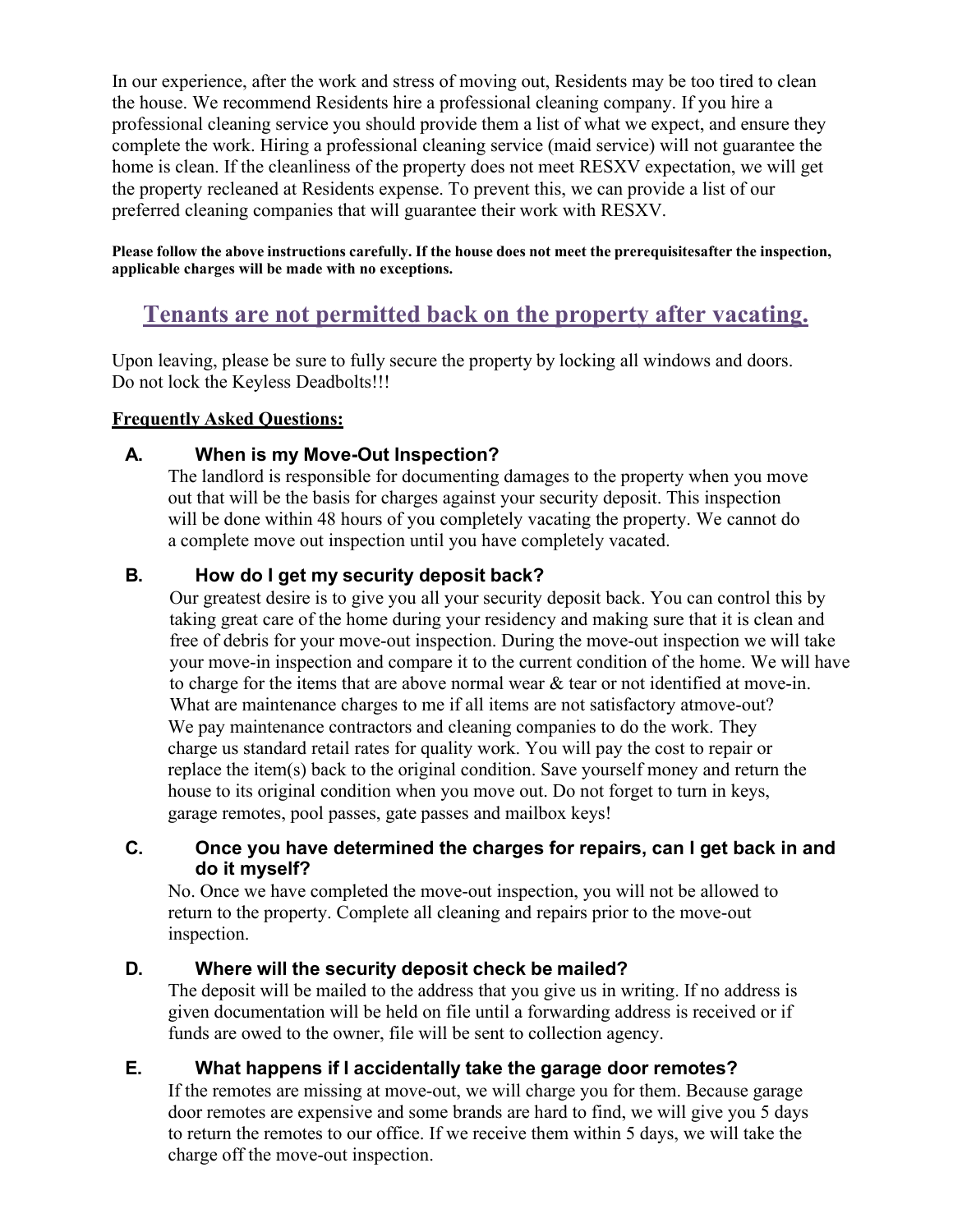# **F. Do I have to be present during the move-out inspection?**

No. Residents are not permitted to be present during the final move-out inspection. However, if Resident provides at least 60-day Notice to Vacate and requests a Pre-Move-Out inspection, this may be conducted by the property manager at their discretion.

#### **G. What if I do not have the time to do house cleaning, carpet cleaning, flea treatment, landscaping, or other repairs?**

We have reliable people who can do these things for you. We are happy to help. However, if you do not handle this, we will deduct the cost of the invoices from your security deposit. Carpet and flea treatment receipts must be provided at time of moveout inspection.

# **H. How is the security deposit disbursed if there are roommates?**

Not all Property Owners will allow roommate situations. If a roommate situation is permitted, each roommate must either meet the minimum income need to rent the property on their own or each roommate will have to pay a full security deposit. Once Security Deposit is paid, funds will not be disbursed back until the end of the lease agreement and/or a full inspection of the property is conducted to determine any itemized charges from the deposits.

### **I. What are my responsibilities if I had a pet?**

- Have the carpets professionally cleaned and deodorized and provide receipt upon move-out.
- Remove all evidence of the pet. Watch for food dishes, pet hair, leashes, pet waste, holes in the yard, and repair any damage caused by the pet. Owners are particularly sensitive to pet damage, so we will be too.
- Get rid of all pet related odors.

# **J. What happens if my deposit is insufficient to pay all I owe?**

You must make arrangements to settle up your account within 30 days of your move-out. Every effort will be made to give you time to pay what you owe. Unsettled accounts will be reported to the Credit Bureau and turned over to collection agencies for processing.

# **K. What happens if I am not out the date I expected to be out?**

You are still under the lease and rent is due. Contact our office immediately. Please be sure to keep us informed so we know when you are completely out and can take over the property. Your rent stops when we do the move-out inspection, so let us know when you are out.

# Miscellaneous

# **A. Lockouts**

We all lock ourselves out of our homes from time to time. If this happens outside of regular business hours, we will be unable to help you as we do not carry a locksmith on staff that can come out at 2 AM. The cost incurred for a rekey is a Resident responsibility. If you call the office, we may be able to locate a key for you. If you change the locks, you must provide notice to RESXV in writing of this and provide us a copy of the keys.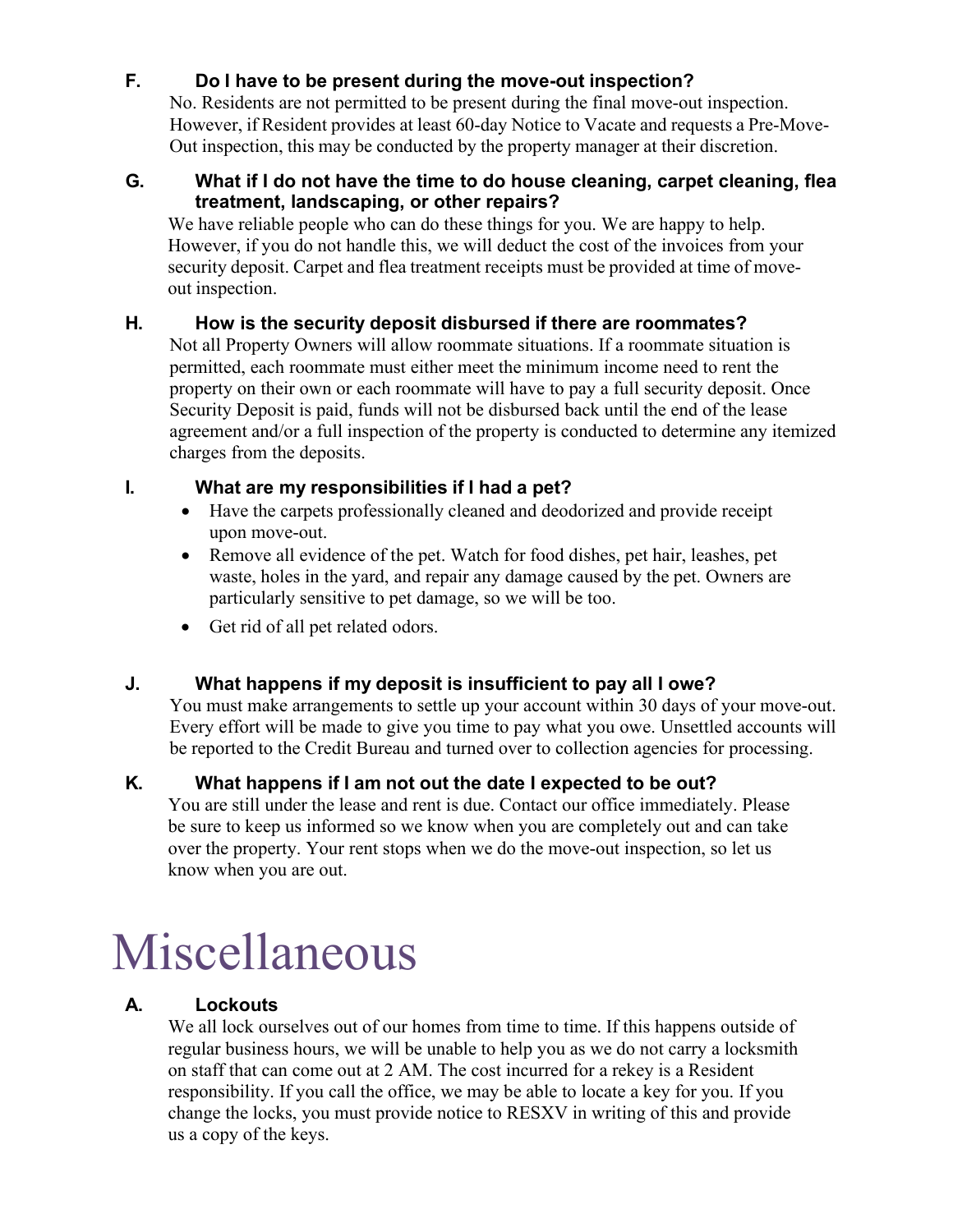### **B. Home Warranties**

Some owners have purchased a home maintenance warranty on the property. Although they generally respond in a timely manner, they need your full cooperation to get their contractors into the property to make the necessary repairs. Since we do not control these contractors, there is not much we can do to create urgency for them. As our relationship grows, you will become accustomed to the quick, efficient service you receive from our contractors handling your maintenance requests. Please be aware that your experience with home warranty contractors may not be the same. You will be contacted by the home warranty company for covered repairs and will make your own scheduling arrangements directly with them. You may be asked to pay the contractor their service fees at the time of service, which ranges anywhere from \$75 to \$125 per contractor. You will then submit your receipt from the home warranty contractor and be reimbursed by RESXV for these fees.

# **C. I paid my rent late one time, will you waive the late fee?**

As a professional property management company, we are unable to waive any fees (including late fees) to any residents. If we waived fees for some Residents and not others, this may be construed as being discriminatory and put RESXV in a litigious position.

# Buying A Home

# **A. The Home You are Renting**

RESXV will be happy to assist you in purchasing the home you are leasing provided the owner is willing to sell, and all parties agree to the terms. A sale of this type could take place at any time during your residency; it would not necessarily have to coincide with the end of your lease term. If you are interested in purchasing the home you are currently leasing, please contact us to discuss further.

# **B. A Home Outside RE Solutions XV LLC**

RESXV is also a real estate brokerage. In Texas, to conduct property management, a real estate broker's license is required. We will also be happy to assist you in purchasing a home that is not an RE Solutions XV managed property. We have several agents that cover the San Antonio metro area willing to walk you through the purchase process. This can happen when you give your notice to vacate per your lease requirements, or in the event you want to move sooner, you may choose to exercise the Early Termination clause as stated in your lease. Your property manager and agent can advise you ahead of time what the steps are so you can plan accordingly. Please be advised that you are under a legally binding contract that is the Lease Agreement. Any early termination of this agreement needs to be discussed with our office so that we can discuss and advise the Property Owner. For example, purchasing a home and then telling the property manager that you would like to terminate the lease agreement, does not guarantee that the early termination will be approved by the owner and can become costly for the resident. Early Termination during non-seasonal rental times may not always be approved.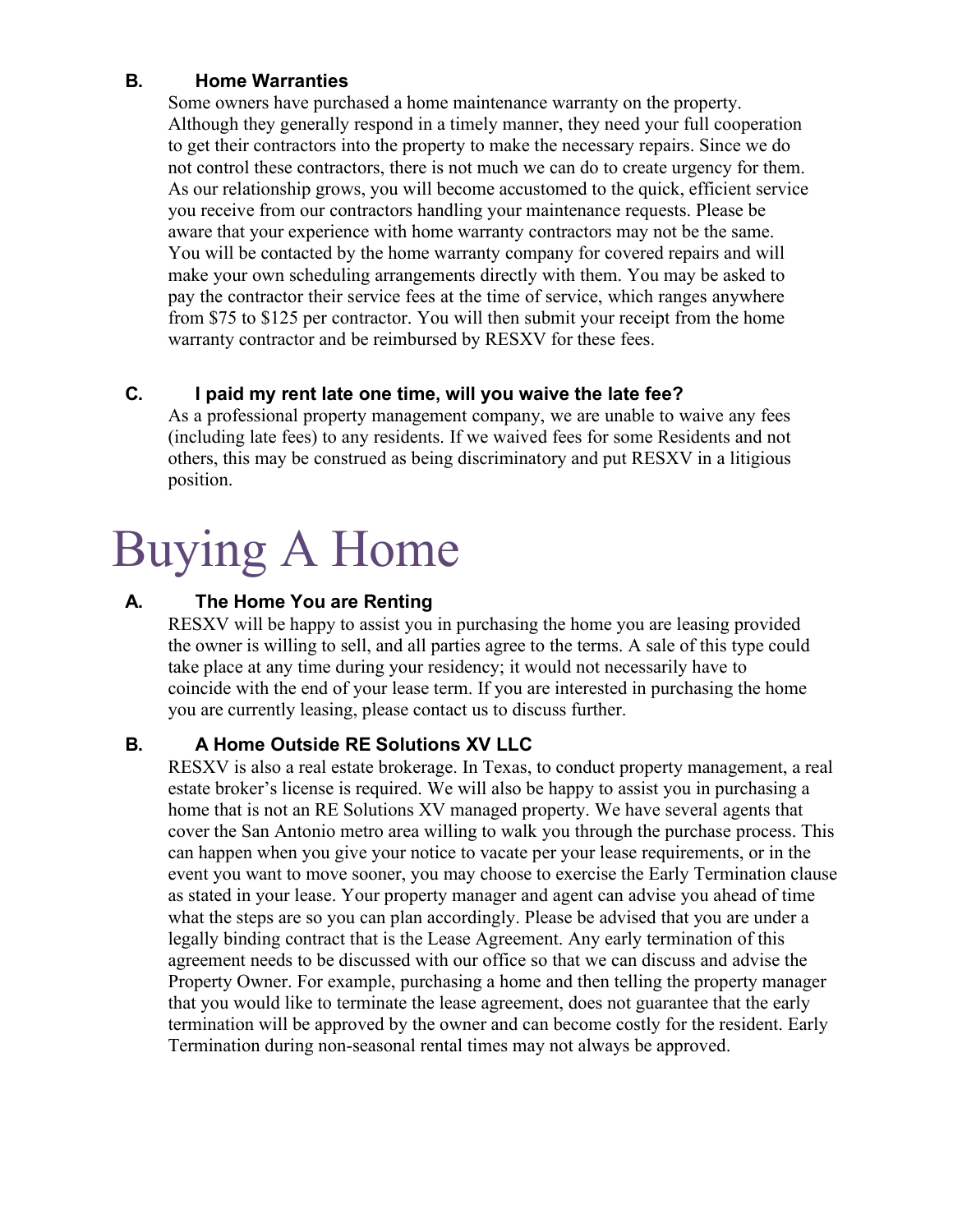# Resident Acknowledgements

Once again, we would like to welcome you to your new home. We sincerely hope that you find the property comfortable and enjoyable. The following are final Resident Acknowledgements.

A complete assessment of the property, to include pictures, will be conducted prior to Resident move-in. This assessment documents the condition of the property given to the Resident and assures the minimum standards for a healthy, safe, and clean home are met. All properties, to include carpets, are professionally cleaned prior to Resident movein and will be inspected to meet the minimum standards. RE Solutions XV strives to give Residents the property in the best condition possible but may not meet everyone's expectations. In these rare cases, the course of action would be to document the discrepancies on the inventory and condition form that will be provided to you or the smartphone app.

Access by Landlord is covered in the Texas Realtors Residential Lease, paragraph 14. RE Solutions XV LLCs policy on access to the property follows the lease guidelines.We will make every effort to contact you in advance, via email or phone call, if we needto access the property. Reasons for accessing the property may be for maintenance, inspections, or an emergency. It is especially important that your contact information is kept up to date. Inability to contact Residents does not stop access by landlord and mayresult in Trip Charges per the lease agreement.

Inspections will be conducted on the property per the owner's agreement. These Inspections are conducted to document the condition of the property, coordinate any needed maintenance and for the owner's decision on lease renewals. You will receive an email with a scheduled date of the inspection. These inspections may be conducted twice a year.

I (We) acknowledge that utilities may not be on at the property and Resident must coordinate all utility transfers.

I (We) acknowledge that renter's insurance is mandatory and that RE Solutions XV LLC will be named "Additionally Interested".

I (We) acknowledge that trampolines, backyard playgrounds, above ground pools or hot tubs (Hard or soft walls) and sheds are not allowed on the property unless installed by the property owner.

I (We) acknowledge that in order to prevent misunderstandings, all Resident communications with RE Solutions XV LLC, must be in writing. For all non-emergency communications, please email your property manager directly or our office at [yourfriends@resolutionsxv.com](mailto:yourfriends@resolutionsxv.com)

I (We) acknowledge that all communication regarding the property will be addressed to RE Solutions XV LLC and not the owner of the property directly.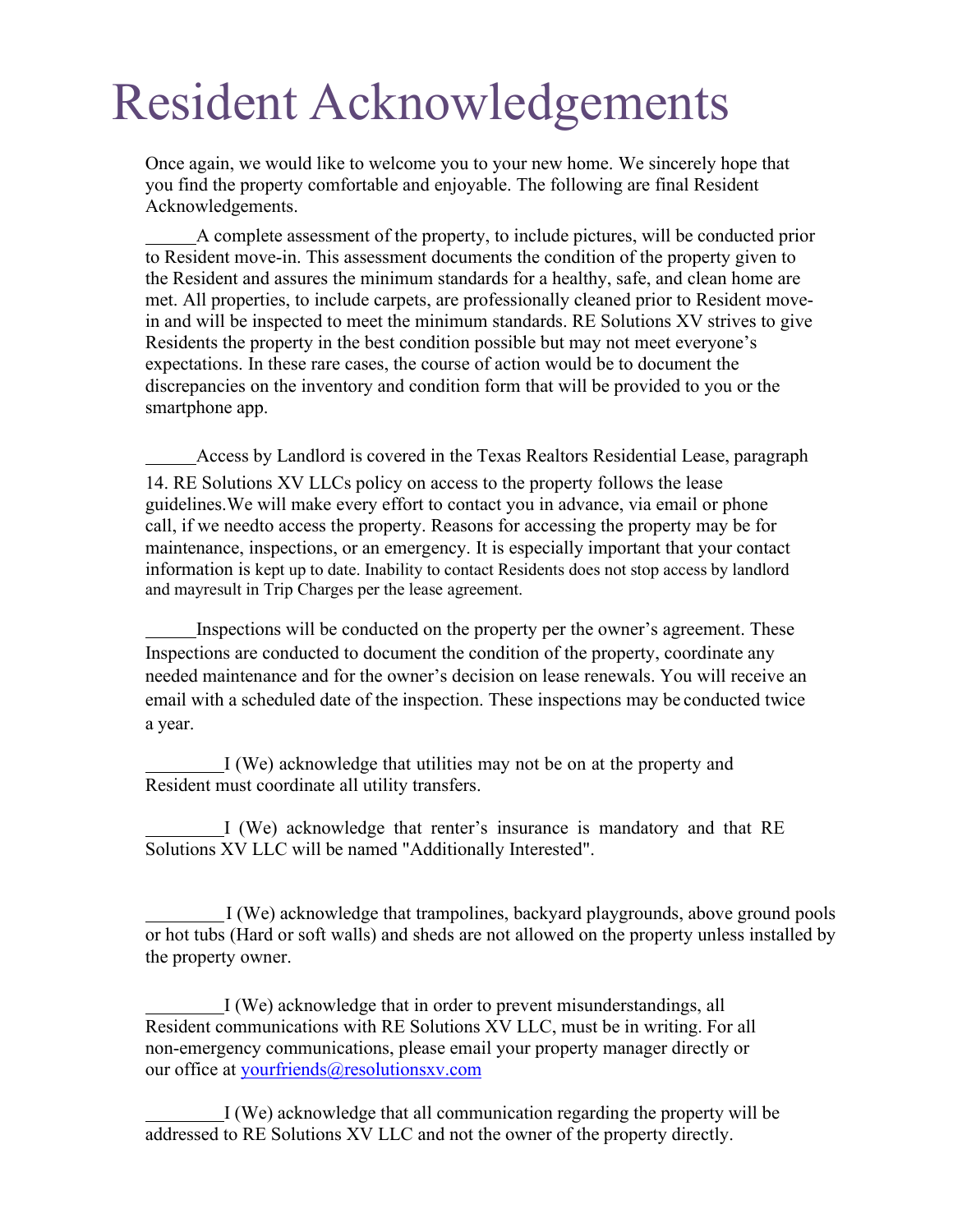I (We) acknowledge that all repair requests must be in writing. Maintenance requests can be placed through the Resident Portal. Note: emergency repair requests may be called in but please follow up these requests in writing.

I (We) acknowledge that if we get a Satellite Dish that we must get written approval from RE Solutions XV LLC and a \$250 security deposit is required prior to making any satellite installation.

• The deposit will be used to return all wiring to "cable ready" condition, remove any satellite specific cables, remove dishes, repair roofs/decking/siding, remove poles, and correct any other changes resulting from the satellite installation. If no corrections are required, the deposit will be refunded. If an unauthorized Satellite Dish is found during move-out assessment an automatic \$250 charge will be assessed.

I (We) acknowledge that the Rent may increase each year.

• Owners may increase the rent on the property due to increased property taxes or maintenance costs. Property Managers advise owners not to increase rent no more than 5% of current rent but this is an owner's decision.

I (We) acknowledge that if we can go on a month-to-month lease that the month-to-month rate is 25% more than our current lease rate.

• This offers the Residents the flexibility of going on a month-to-month lease and compensates the owner knowing that the Resident may be leaving at any time with a 30- day notice.